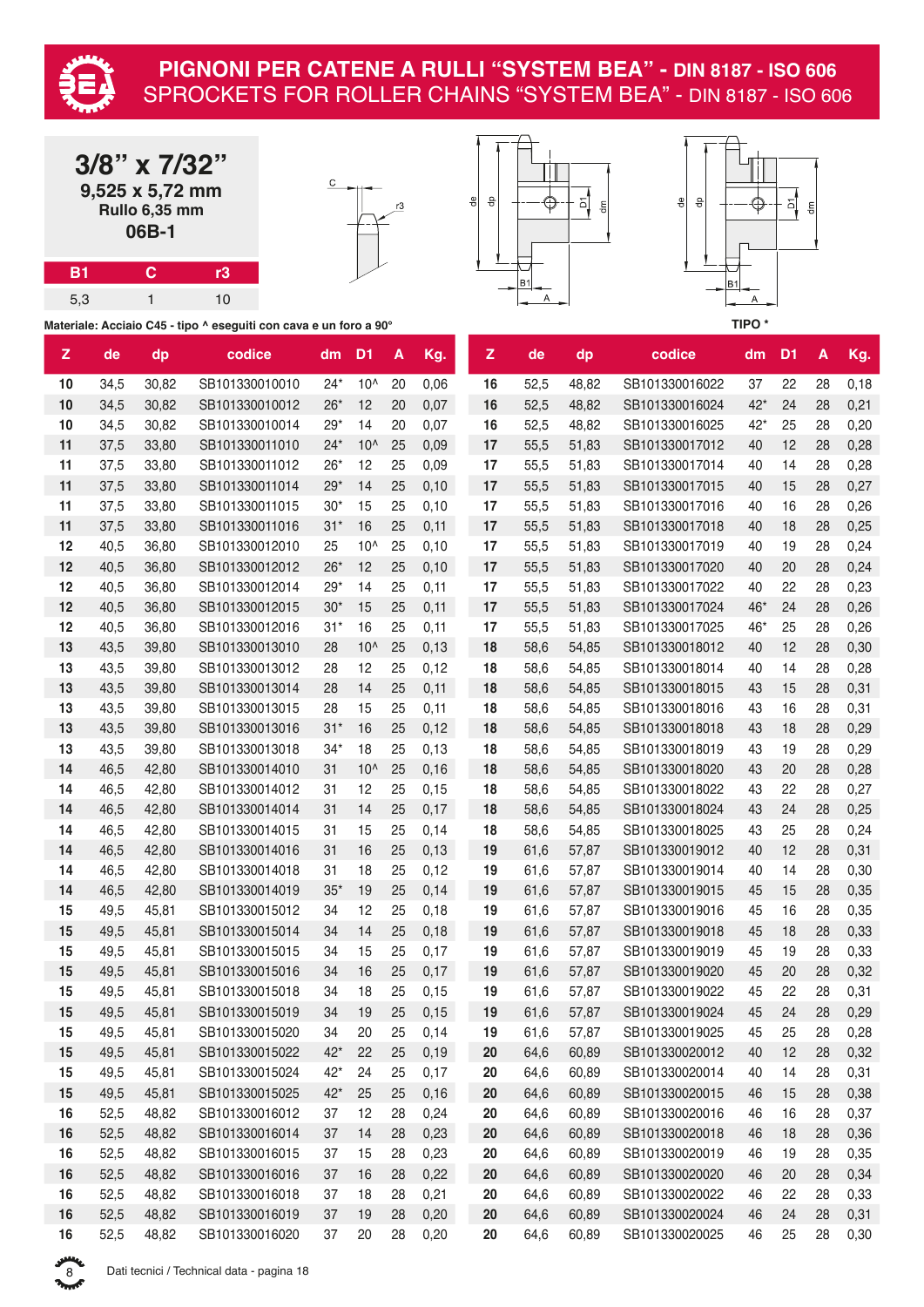

|           | $3/8$ " x $7/32$ "<br>9,525 x 5,72 mm<br>Rullo 6,35 mm<br>06B-1 |    | C                                                                 | 윾 | 윾 |  |
|-----------|-----------------------------------------------------------------|----|-------------------------------------------------------------------|---|---|--|
| <b>B1</b> |                                                                 | r3 |                                                                   |   |   |  |
| 5,3       |                                                                 | 10 |                                                                   |   |   |  |
|           |                                                                 |    | Materiale: Acciaio C45 - tipo ^ eseguiti con cava e un foro a 90° |   |   |  |





**Z de dp codice dm D1 A Kg. Z de dp codice dm D1 A Kg.** 94,8 91,12 SB101330030024 60 24 30 0,71 94,8 91,12 SB101330030025 60 25 30 0,70 94,8 91,12 SB101330030028 60 28 30 0,67 67,6 63,91 SB101330021020 48 20 28 0,38 **30** 94,8 91,12 SB101330030030 60 30 30 0,66

| $\mathsf{Z}$ | de   | dp    | codice         | dm | D <sub>1</sub> | A  | Kg.  | $\mathbf{z}$ | de   | dp    | codice         | dm | D <sub>1</sub> | A  | Kg   |
|--------------|------|-------|----------------|----|----------------|----|------|--------------|------|-------|----------------|----|----------------|----|------|
| 21           | 67,6 | 63,91 | SB101330021015 | 48 | 15             | 28 | 0,41 | 30           | 94,8 | 91,12 | SB101330030022 | 60 | 22             | 30 | 0,7  |
| 21           | 67,6 | 63,91 | SB101330021016 | 48 | 16             | 28 | 0,40 | 30           | 94,8 | 91,12 | SB101330030024 | 60 | 24             | 30 | 0,7  |
| 21           | 67,6 | 63,91 | SB101330021018 | 48 | 18             | 28 | 0,39 | 30           | 94,8 | 91,12 | SB101330030025 | 60 | 25             | 30 | 0,70 |
| 21           | 67,6 | 63,91 | SB101330021019 | 48 | 19             | 28 | 0,39 | 30           | 94,8 | 91,12 | SB101330030028 | 60 | 28             | 30 | 0,6  |
| 21           | 67,6 | 63,91 | SB101330021020 | 48 | 20             | 28 | 0,38 | 30           | 94,8 | 91,12 | SB101330030030 | 60 | $30\,$         | 30 | 0,60 |
| 21           | 67,6 | 63,91 | SB101330021022 | 48 | 22             | 28 | 0,37 |              |      |       |                |    |                |    |      |
| 21           | 67,6 | 63,91 | SB101330021024 | 48 | 24             | 28 | 0,35 |              |      |       |                |    |                |    |      |
| 21           | 67,6 | 63,91 | SB101330021025 | 48 | 25             | 28 | 0,34 |              |      |       |                |    |                |    |      |
| 22           | 70,6 | 66,93 | SB101330022015 | 50 | 15             | 28 | 0,45 |              |      |       |                |    |                |    |      |
| 22           | 70,6 | 66,93 | SB101330022016 | 50 | 16             | 28 | 0,45 |              |      |       |                |    |                |    |      |
| 22           | 70,6 | 66,93 | SB101330022018 | 50 | 18             | 28 | 0,43 |              |      |       |                |    |                |    |      |
| 22           | 70,6 | 66,93 | SB101330022019 | 50 | 19             | 28 | 0,43 |              |      |       |                |    |                |    |      |
| 22           | 70,6 | 66,93 | SB101330022020 | 50 | 20             | 28 | 0,42 |              |      |       |                |    |                |    |      |
| 22           | 70,6 | 66,93 | SB101330022022 | 50 | 22             | 28 | 0,41 |              |      |       |                |    |                |    |      |
| 22           | 70,6 | 66,93 | SB101330022024 | 50 | 24             | 28 | 0,39 |              |      |       |                |    |                |    |      |
| 22           | 70,6 | 66,93 | SB101330022025 | 50 | 25             | 28 | 0,38 |              |      |       |                |    |                |    |      |
| 23           | 73,7 | 69,95 | SB101330023015 | 50 | 15             | 28 | 0,49 |              |      |       |                |    |                |    |      |
| 23           | 73,7 | 69,95 | SB101330023016 | 50 | 16             | 28 | 0,49 |              |      |       |                |    |                |    |      |
| 23           | 73,7 | 69,95 | SB101330023018 | 52 | 18             | 28 | 0,48 |              |      |       |                |    |                |    |      |
| 23           | 73,7 | 69,95 | SB101330023019 | 52 | 19             | 28 | 0,47 |              |      |       |                |    |                |    |      |
| 23           | 73,7 | 69,95 | SB101330023020 | 52 | 20             | 28 | 0,46 |              |      |       |                |    |                |    |      |
| 23           | 73,7 | 69,95 | SB101330023022 | 52 | 22             | 28 | 0,45 |              |      |       |                |    |                |    |      |
| 23           | 73,7 | 69,95 | SB101330023024 | 52 | 24             | 28 | 0,43 |              |      |       |                |    |                |    |      |
| 23           | 73,7 | 69,95 | SB101330023025 | 52 | 25             | 28 | 0,42 |              |      |       |                |    |                |    |      |
| 24           | 76,7 | 72,97 | SB101330024016 | 50 | 16             | 28 | 0,47 |              |      |       |                |    |                |    |      |
| 24           | 76,7 | 72,97 | SB101330024018 | 50 | 18             | 28 | 0,46 |              |      |       |                |    |                |    |      |
| 24           | 76,7 | 72,97 | SB101330024019 | 54 | 19             | 28 | 0,51 |              |      |       |                |    |                |    |      |
| 24           | 76,7 | 72,97 | SB101330024020 | 54 | 20             | 28 | 0,51 |              |      |       |                |    |                |    |      |
| 24           | 76,7 | 72,97 | SB101330024022 | 54 | 22             | 28 | 0,49 |              |      |       |                |    |                |    |      |
| 24           | 76,7 | 72,97 | SB101330024024 | 54 | 24             | 28 | 0,47 |              |      |       |                |    |                |    |      |
| 24           | 76,7 | 72,97 | SB101330024025 | 54 | 25             | 28 | 0,47 |              |      |       |                |    |                |    |      |
| 24           | 76,7 | 72,97 | SB101330024028 | 54 | 28             | 28 | 0,44 |              |      |       |                |    |                |    |      |
| 24           | 76,7 | 72,97 | SB101330024030 | 54 | 30             | 28 | 0,42 |              |      |       |                |    |                |    |      |
| 25           | 79,7 | 76,00 | SB101330025016 | 50 | 16             | 28 | 0,49 |              |      |       |                |    |                |    |      |
| 25           | 79,7 | 76,00 | SB101330025018 | 50 | 18             | 28 | 0,48 |              |      |       |                |    |                |    |      |
| 25           | 79,7 | 76,00 | SB101330025019 | 50 | 19             | 28 | 0,47 |              |      |       |                |    |                |    |      |
| 25           | 79,7 | 76,00 | SB101330025020 | 57 | 20             | 28 | 0,57 |              |      |       |                |    |                |    |      |
| 25           | 79,7 | 76,00 | SB101330025022 | 57 | 22             | 28 | 0,55 |              |      |       |                |    |                |    |      |
| 25           | 79,7 | 76,00 | SB101330025024 | 57 | 24             | 28 | 0,53 |              |      |       |                |    |                |    |      |
| 25           | 79,7 | 76,00 | SB101330025025 | 57 | 25             | 28 | 0,52 |              |      |       |                |    |                |    |      |
| 25           | 79,7 | 76,00 | SB101330025028 | 57 | 28             | 28 | 0,50 |              |      |       |                |    |                |    |      |
| 25           | 79,7 | 76,00 | SB101330025030 | 57 | 30             | 28 | 0,48 |              |      |       |                |    |                |    |      |
| 30           | 94,8 | 91,12 | SB101330030020 | 60 | 20             | 30 | 0,74 |              |      |       |                |    |                |    |      |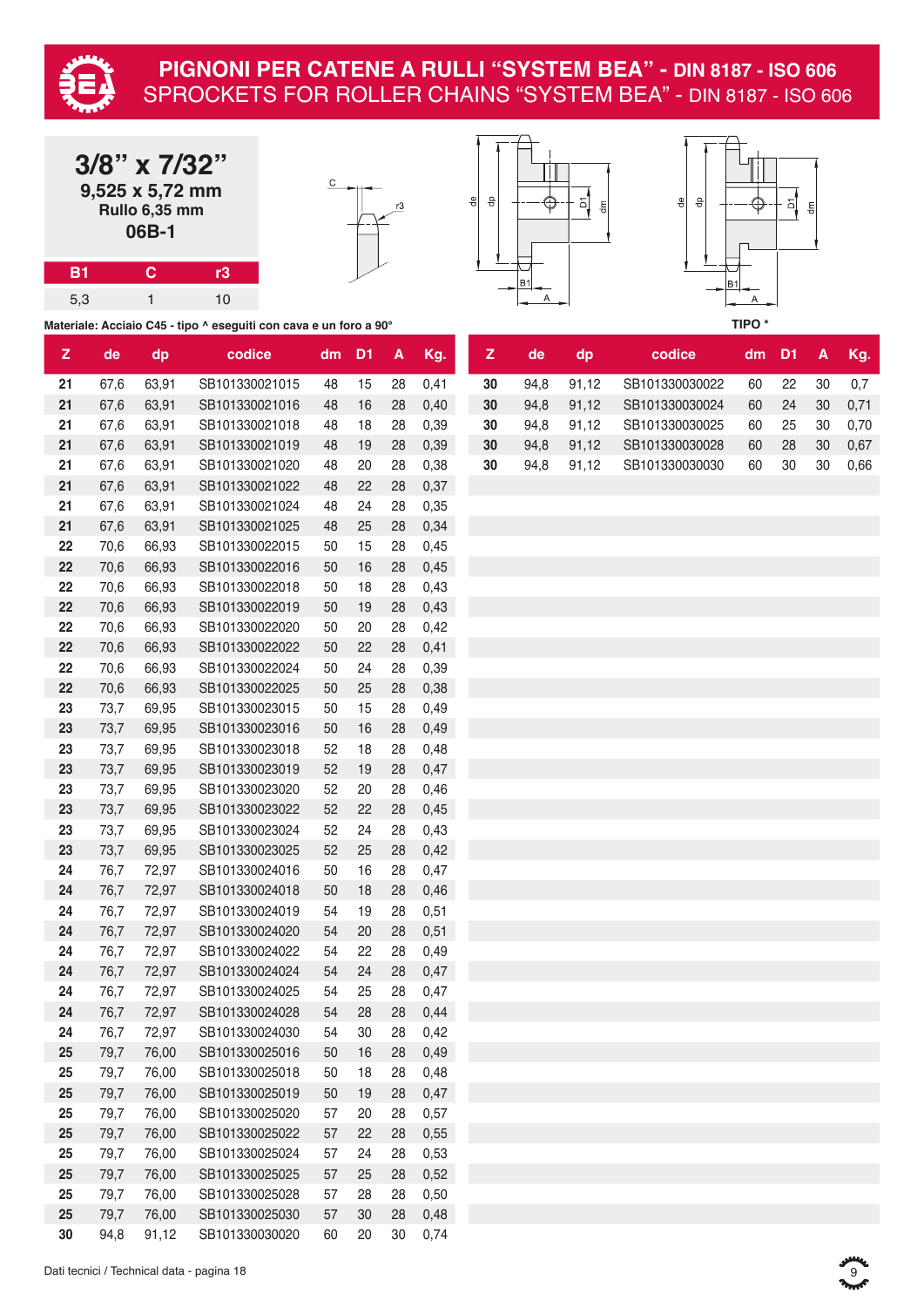

|             |                               | $1/2$ " x 5/16"<br>12,7 x 7,75 mm<br>Rullo 8,51 mm<br>08B-1 |                                  | С        |                | r3       |              | ٩e | 융            | ⊕            | 인<br>$\mathsf{d}\mathsf{m}$ | €<br>융                           |                     | 의              | $\frac{E}{d}$ |              |
|-------------|-------------------------------|-------------------------------------------------------------|----------------------------------|----------|----------------|----------|--------------|----|--------------|--------------|-----------------------------|----------------------------------|---------------------|----------------|---------------|--------------|
| <b>B1</b>   |                               | $\mathbf{C}$                                                | r3                               |          |                |          |              |    |              | <b>B1</b>    |                             |                                  |                     |                |               |              |
| 7,2         |                               | 1,3                                                         | 13                               |          |                |          |              |    |              | A            |                             |                                  | B <sub>1</sub><br>Α |                |               |              |
|             | <b>Materiale: Acciaio C45</b> |                                                             |                                  |          |                |          |              |    |              |              |                             |                                  | TIPO*               |                |               |              |
| $\mathsf Z$ | de                            | dp                                                          | codice                           | dm       | D <sub>1</sub> | A        | Kg.          |    | $\mathsf{Z}$ | de           | dp                          | codice                           | dm                  | D <sub>1</sub> | A             | Kg.          |
| 10          | 45,9                          | 41,10                                                       | SB101340010012                   | 26       | 12             | 25       | 0,12         |    | 15           | 65,9         | 61,09                       | SB101340015016                   | 45                  | 16             | 28            | 0,37         |
| 10          | 45,9                          | 41,10                                                       | SB101340010014                   | 26       | 14             | 25       | 0,11         |    | 15           | 65,9         | 61,09                       | SB101340015018                   | 45                  | 18             | 28            | 0,36         |
| 10          | 45,9                          | 41,10                                                       | SB101340010015                   | $31*$    | 15             | 25       | 0,12         |    | 15           | 65,9         | 61,09                       | SB101340015019                   | 45                  | 19             | 28            | 0,35         |
| 10          | 45,9                          | 41,10                                                       | SB101340010016                   | $31*$    | 16             | 25       | 0,12         |    | 15           | 65,9         | 61,09                       | SB101340015020                   | 45                  | 20             | 28            | 0,34         |
| 11          | 49,9                          | 45,07                                                       | SB101340011012                   | 29       | 12             | 25       | 0,15         |    | 15           | 65,9         | 61,09                       | SB101340015022                   | 45                  | 22             | 28            | 0,32         |
| 11          | 49,9                          | 45,07                                                       | SB101340011014                   | 29       | 14             | 25       | 0,14         |    | 15           | 65,9         | 61,09                       | SB101340015024                   | 45                  | 24             | 28            | 0,31         |
| 11          | 49,9                          | 45,07                                                       | SB101340011015                   | $31*$    | 15             | 25       | 0,14         |    | 15           | 65,9         | 61,09                       | SB101340015025                   | 45                  | 25             | 28            | 0,30         |
| 11          | 49,9                          | 45,07                                                       | SB101340011016                   | $31*$    | 16             | 25       | 0,14         |    | 15           | 65,9         | 61,09                       | SB101340015028                   | 45                  | 28             | 28            | 0,27         |
| 11          | 49,9                          | 45,07                                                       | SB101340011018                   | $37*$    | 18             | 25       | 0, 16        |    | 15           | 65,9         | 61,09                       | SB101340015030                   | $52*$               | 30             | 28            | 0,32         |
| 11          | 49,9                          | 45,07                                                       | SB101340011019                   | $37*$    | 19             | 25       | 0,16         |    | 15           | 65,9         | 61,09                       | SB101340015032                   | $52*$               | 32             | 28            | 0,30         |
| 12          | 53,9                          | 49,07                                                       | SB101340012012                   | 33       | 12             | 28       | 0,21         |    | 16           | 69,9         | 65,10                       | SB101340016015                   | 50                  | 15             | 28            | 0,47         |
| 12          | 53,9                          | 49,07                                                       | SB101340012014                   | 33       | 14             | 28       | 0,20         |    | 16           | 69,9         | 65,10                       | SB101340016016                   | 50                  | 16             | 28            | 0,46         |
| 12          | 53,9                          | 49,07                                                       | SB101340012015                   | 33       | 15             | 28       | 0, 19        |    | 16           | 69,9         | 65,10                       | SB101340016018                   | 50                  | 18             | 28            | 0,44         |
| 12<br>12    | 53,9                          | 49,07                                                       | SB101340012016                   | 33       | 16<br>18       | 28       | 0,19         |    | 16           | 69,9         | 65,10                       | SB101340016019                   | 50                  | 19             | 28            | 0,43         |
| 12          | 53,9                          | 49,07                                                       | SB101340012018                   | 33       | 19             | 28       | 0,18         |    | 16           | 69,9         | 65,10                       | SB101340016020                   | 50                  | 20<br>22       | 28            | 0,43         |
| 12          | 53,9<br>53,9                  | 49,07<br>49,07                                              | SB101340012019<br>SB101340012020 | 33<br>33 | 20             | 28<br>28 | 0,17<br>0,17 |    | 16<br>16     | 69,9<br>69,9 | 65,10<br>65,10              | SB101340016022<br>SB101340016024 | 50<br>50            | 24             | 28<br>28      | 0,40<br>0,39 |
| 12          | 53,9                          | 49,07                                                       | SB101340012022                   | $40*$    | 22             | 28       | 0,20         |    | 16           | 69,9         | 65,10                       | SB101340016025                   | 50                  | 25             | 28            | 0,38         |
| 12          | 53,9                          | 49,07                                                       | SB101340012024                   | $41*$    | 24             | 28       | 0,19         |    | 16           | 69,9         | 65,10                       | SB101340016028                   | 50                  | 28             | 28            | 0,35         |
| 12          | 53,9                          | 49,07                                                       | SB101340012025                   | $42*$    | 25             | 28       | 0,19         |    | 16           | 69,9         | 65,10                       | SB101340016030                   | 50                  | 30             | 28            | 0,34         |
| 13          | 57,9                          | 56,06                                                       | SB101340013012                   | 33       | 12             | 28       | 0,27         |    | 16           | 69,9         | 65,10                       | SB101340016032                   | $57*$               | 32             | 28            | 0,40         |
| 13          | 57,9                          | 56,06                                                       | SB101340013014                   | 33       | 14             | 28       | 0,26         |    | 17           | 74,0         | 69,11                       | SB101340017015                   | 52                  | 15             | 28            | 0,51         |
| 13          | 57,9                          | 56,06                                                       | SB101340013015                   | 37       | 15             | 28       | 0,26         |    | 17           | 74,0         | 69,11                       | SB101340017016                   | 52                  | 16             | 28            | 0,51         |
| 13          | 57,9                          | 56,06                                                       | SB101340013016                   | 37       | 16             | 28       | 0,25         |    | 17           | 74,0         | 69,11                       | SB101340017018                   | 52                  | 18             | 28            | 0,49         |
| 13          | 57,9                          | 56,06                                                       | SB101340013018                   | 37       | 18             | 28       | 0,24         |    | 17           | 74,0         | 69,11                       | SB101340017019                   | 52                  | 19             | 28            | 0,48         |
| 13          | 57,9                          | 56,06                                                       | SB101340013019                   | 37       | 19             | 28       | 0,23         |    | 17           | 74,0         | 69,11                       | SB101340017020                   | 52                  | 20             | 28            | 0,47         |
| 13          | 57,9                          | 56,06                                                       | SB101340013020                   | 37       | 20             | 28       | 0,22         |    | 17           | 74,0         | 69,11                       | SB101340017022                   | 52                  | 22             | 28            | 0,45         |
| 13          | 57,9                          | 56,06                                                       | SB101340013022                   | 37       | 22             | 28       | 0,21         |    | 17           | 74,0         | 69,11                       | SB101340017024                   | 52                  | 24             | 28            | 0,44         |
| 13          | 57,9                          | 56,06                                                       | SB101340013024                   | $42*$    | 24             | 28       | 0,22         |    | 17           | 74,0         | 69,11                       | SB101340017025                   | 52                  | 25             | 28            | 0,43         |
| 13          | 57,9                          | 56,06                                                       | SB101340013025                   | $42*$    | 25             | 28       | 0,21         |    | 17           | 74,0         | 69,11                       | SB101340017028                   | 52                  | 28             | 28            | 0,40         |
| 13          | 57,9                          | 56,06                                                       | SB101340013028                   | $45*$    | 28             | 28       | 0,21         |    | 17           | 74,0         | 69,11                       | SB101340017030                   | 52                  | 30             | 28            | 0,39         |
| 14          | 61,9                          | 57,07                                                       | SB101340014012                   | 37       | 12             | 28       | 0,32         |    | 17           | 74,0         | 69,11                       | SB101340017032                   | 52                  | 32             | 28            | 0,38         |
| 14          | 61,9                          | 57,07                                                       | SB101340014014                   | 37       | 14             | 28       | 0,31         |    | 18           | 78,0         | 73,14                       | SB101340018016                   | 52                  | 16             | 28            | 0,53         |
| 14          | 61,9                          | 57,07                                                       | SB101340014015                   | 41       | 15             | 28       | 0,31         |    | 18           | 78,0         | 73,14                       | SB101340018018                   | 52                  | 18             | 28            | 0,51         |
| 14          | 61,9                          | 57,07                                                       | SB101340014016                   | 41       | 16             | 28       | 0,30         |    | 18           | 78,0         | 73,14                       | SB101340018019                   | 52                  | 19             | 28            | 0,50         |
| 14          | 61,9                          | 57,07                                                       | SB101340014018                   | 41       | 18             | 28       | 0,29         |    | 18           | 78,0         | 73,14                       | SB101340018020                   | 56                  | 20             | 28            | 0,55         |
| 14          | 61,9                          | 57,07                                                       | SB101340014019                   | 41       | 19             | 28       | 0,28         |    | 18           | 78,0         | 73,14                       | SB101340018022                   | 56                  | 22             | 28            | 0,53         |
| 14          | 61,9                          | 57,07                                                       | SB101340014020                   | 41       | 20             | 28       | 0,28         |    | 18           | 78,0         | 73,14                       | SB101340018024                   | 56                  | 24             | 28            | 0,52         |
| 14          | 61,9                          | 57,07                                                       | SB101340014022                   | 41       | 22             | 28       | 0,27         |    | 18           | 78,0         | 73,14                       | SB101340018025                   | 56                  | 25             | 28            | 0,51         |
| 14          | 61,9                          | 57,07                                                       | SB101340014024                   | 41       | 24             | 28       | 0,25         |    | 18           | 78,0         | 73,14                       | SB101340018028                   | 56                  | 28             | 28            | 0,48         |
| 14          | 61,9                          | 57,07                                                       | SB101340014025                   | 41       | 25             | 28       | 0,24         |    | 18           | 78,0         | 73,14                       | SB101340018030                   | 56                  | 30             | 28            | 0,46         |
| 14          | 61,9                          | 57,07                                                       | SB101340014028                   | $48*$    | 28             | 28       | 0,27         |    | 18           | 78,0         | 73,14                       | SB101340018032                   | 56                  | 32             | 28            | 0,43         |
| 15          | 65,9                          | 61,09                                                       | SB101340015012                   | 37       | 12             | 28       | 0,37         |    | 18           | 78,0         | 73,14                       | SB101340018035                   | 56                  | 35             | 28            | 0,41         |

 65,9 61,09 SB101340015014 37 14 28 0,36 **18** 78,0 73,14 SB101340018038 56 38 28 0,39 65,9 61,09 SB101340015015 45 15 28 0,37 **19** 82,0 77,16 SB101340019016 52 16 28 0,55

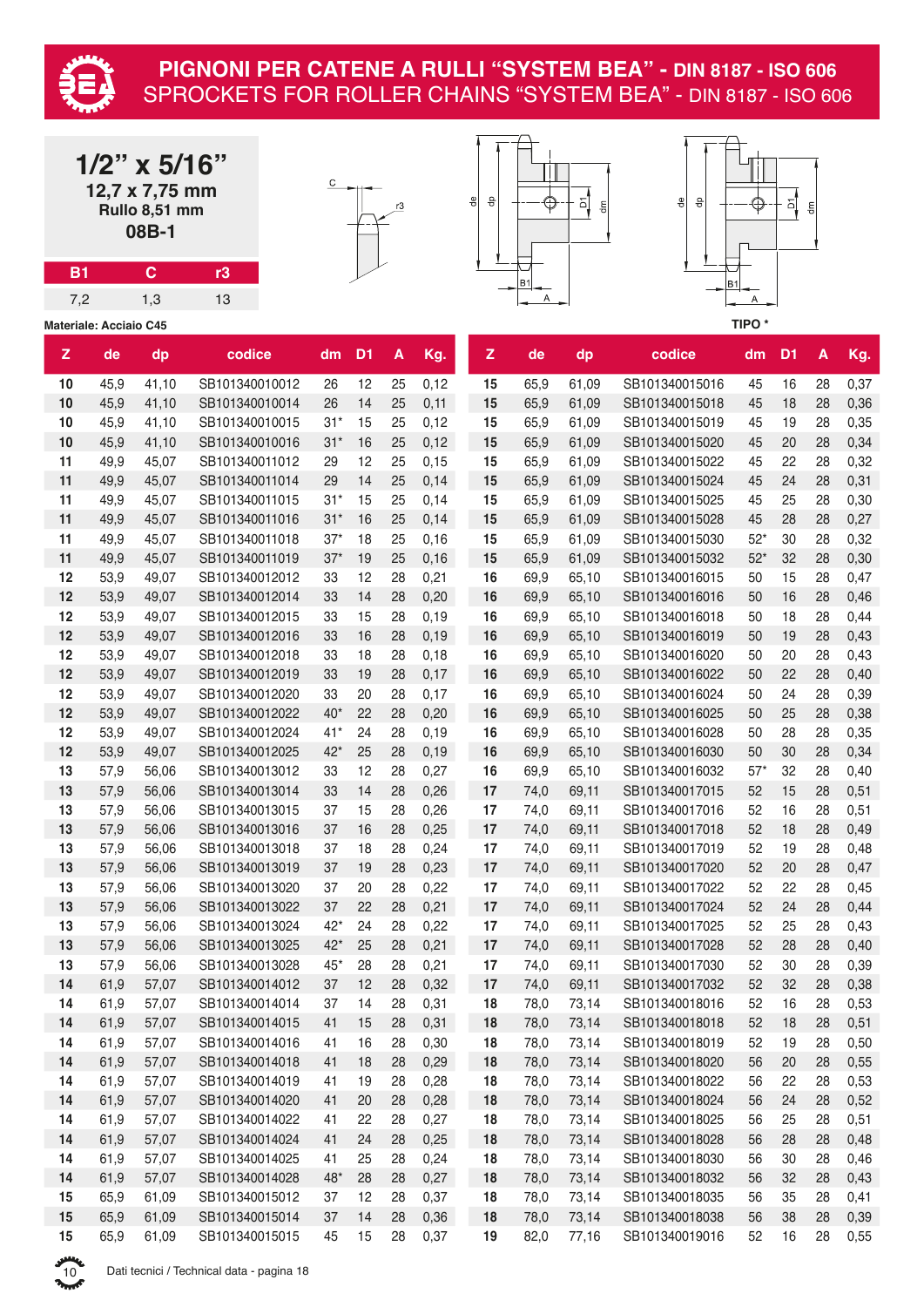

|                               |      | $1/2$ " x 5/16"<br>12,7 x 7,75 mm<br>Rullo 8,51 mm<br>08B-1 |                |    |                |                    |      | ₽<br>융       |                     | 인<br>$\epsilon$ | $\partial_{\theta}$<br>융 |                   | 회              | $\mathop{\mathsf{g}}\nolimits$ |      |
|-------------------------------|------|-------------------------------------------------------------|----------------|----|----------------|--------------------|------|--------------|---------------------|-----------------|--------------------------|-------------------|----------------|--------------------------------|------|
| <b>B1</b>                     |      | $\mathbf C$                                                 | r3             |    |                |                    |      |              |                     |                 |                          |                   |                |                                |      |
| 7,2                           |      | 1,3                                                         | 13             |    |                |                    |      |              | B <sub>1</sub><br>Α |                 |                          | B1<br>Α           |                |                                |      |
| <b>Materiale: Acciaio C45</b> |      |                                                             |                |    |                |                    |      |              |                     |                 |                          | TIPO <sup>*</sup> |                |                                |      |
| $\mathbf{z}$                  | de   | dp                                                          | codice         | dm | D <sub>1</sub> | $\pmb{\mathsf{A}}$ | Kg.  | $\mathsf{Z}$ | de                  | dp              | codice                   | dm                | D <sub>1</sub> | A                              | Kg.  |
| 19                            | 82,0 | 77,16                                                       | SB101340019018 | 52 | 18             | 28                 | 0,53 | 22           | 94,1                | 89,24           | SB101340022035           | 70                | 35             | 28                             | 0,75 |
| 19                            | 82,0 | 77,16                                                       | SB101340019019 | 52 | 19             | 28                 | 0,5  | 22           | 94,1                | 89,24           | SB101340022038           | 70                | 38             | 28                             | 0,71 |
| 19                            | 82,0 | 77,16                                                       | SB101340019020 | 60 | 20             | 28                 | 0,64 | 23           | 98,1                | 93,27           | SB101340023019           | 65                | 19             | 28                             | 0,86 |
| 19                            | 82,0 | 77,16                                                       | SB101340019022 | 60 | 22             | 28                 | 0,62 | 23           | 98,1                | 93,27           | SB101340023020           | 65                | 20             | 28                             | 0,85 |
| 19                            | 82,0 | 77,16                                                       | SB101340019024 | 60 | 24             | 28                 | 0,60 | 23           | 98,1                | 93,27           | SB101340023022           | 70                | 22             | 28                             | 0,93 |
| 19                            | 82,0 | 77,16                                                       | SB101340019025 | 60 | 25             | 28                 | 0,59 | 23           | 98,1                | 93,27           | SB101340023024           | 70                | 24             | 28                             | 0,90 |
| 19                            | 82,0 | 77,16                                                       | SB101340019028 | 60 | 28             | 28                 | 0,57 | 23           | 98,1                | 93,27           | SB101340023025           | 70                | 25             | 28                             | 0,89 |
| 19                            | 82,0 | 77,16                                                       | SB101340019030 | 60 | 30             | 28                 | 0,55 | 23           | 98,1                | 93,27           | SB101340023028           | 70                | 28             | 28                             | 0,86 |
| 19                            | 82,0 | 77,16                                                       | SB101340019032 | 60 | 32             | 28                 | 0,53 | 23           | 98,1                | 93,27           | SB101340023030           | 70                | 30             | 28                             | 0,84 |
| 19                            | 82,0 | 77,16                                                       | SB101340019035 | 60 | 35             | 28                 | 0,49 | 23           | 98,1                | 93,27           | SB101340023032           | 70                | 32             | 28                             | 0,82 |
| 19                            | 82,0 | 77,16                                                       | SB101340019038 | 60 | 38             | 28                 | 0,46 | 23           | 98,1                | 93,27           | SB101340023035           | 70                | 35             | 28                             | 0,79 |
| 20                            | 86,0 | 81,19                                                       | SB101340020016 | 55 | 16             | 28                 | 0,64 | 23           | 98,1                | 93,27           | SB101340023038           | 70                | 38             | 28                             | 0,76 |
| 20                            | 86,0 | 81,19                                                       | SB101340020018 | 55 | 18             | 28                 | 0,61 | 24           | 102,1               | 97,29           | SB101340024019           | 65                | 19             | 28                             | 0,91 |
| 20                            | 86,0 | 81,19                                                       | SB101340020019 | 55 | 19             | 28                 | 0,59 | 24           | 102,1               | 97,29           | SB101340024020           | 65                | 20             | 28                             | 0,89 |
| 20                            | 86,0 | 81,19                                                       | SB101340020020 | 64 | 20             | 28                 | 0,74 | 24           | 102,1               | 97,29           | SB101340024022           | 70                | 22             | 28                             | 0,92 |
| 20                            | 86,0 | 81,19                                                       | SB101340020022 | 64 | 22             | 28                 | 0,72 | 24           | 102,1               | 97,29           | SB101340024024           | 70                | 24             | 28                             | 0,94 |
| 20                            | 86,0 | 81,19                                                       | SB101340020024 | 64 | 24             | 28                 | 0,71 | 24           | 102,1               | 97,29           | SB101340024025           | 70                | 25             | 28                             | 0,93 |
| 20                            | 86,0 | 81,19                                                       | SB101340020025 | 64 | 25             | 28                 | 0,70 | 24           | 102,1               | 97,29           | SB101340024028           | 70                | 28             | 28                             | 0,90 |
| 20                            | 86,0 | 81,19                                                       | SB101340020028 | 64 | 28             | 28                 | 0,67 | 24           | 102,1               | 97,29           | SB101340024030           | 70                | 30             | 28                             | 0,88 |
| 20                            | 86,0 | 81,19                                                       | SB101340020030 | 64 | 30             | 28                 | 0,65 | 24           | 102,1               | 97,29           | SB101340024032           | 70                | 32             | 28                             | 0,85 |
| 20                            | 86,0 | 81,19                                                       | SB101340020032 | 64 | 32             | 28                 | 0,63 | 24           | 102,1               | 97,29           | SB101340024035           | 70                | 35             | 28                             | 0,82 |
| 20                            | 86,0 | 81,19                                                       | SB101340020035 | 64 | 35             | 28                 | 0,61 | 24           | 102,1               | 97,29           | SB101340024038           | $70\,$            | 38             | 28                             | 0,79 |
| 20                            | 86,0 | 81,19                                                       | SB101340020038 | 64 | 38             | 28                 | 0,59 | 25           | 106,2               | 101,33          | SB101340025019           | 65                | 19             | 28                             | 0,94 |
| 21                            | 90,1 | 85,22                                                       | SB101340021016 | 55 | 16             | 28                 | 0,74 | 25           |                     | 106,2 101,33    | SB101340025020           | 65                | 20             | 28                             | 0,92 |
| 21                            | 90,1 | 85,22                                                       | SB101340021018 | 55 | 18             | 28                 | 0,72 | 25           |                     | 106,2 101,33    | SB101340025022           | 70                | 22             | 28                             | 0,99 |
| 21                            | 90,1 | 85,22                                                       | SB101340021019 | 55 | 19             | 28                 | 0,71 | 25           | 106,2               | 101,33          | SB101340025024           | 70                | 24             | 28                             | 0,97 |
| 21                            | 90,1 | 85,22                                                       | SB101340021020 | 60 | 20             | 28                 | 0,70 | 25           | 106,2               | 101,33          | SB101340025025           | 70                | 25             | 28                             | 0,97 |
| 21                            | 90,1 | 85,22                                                       | SB101340021022 | 60 | 22             | 28                 | 0,68 | 25           | 106,2               | 101,33          | SB101340025028           | 70                | 28             | 28                             | 0,94 |
| 21                            | 90,1 | 85,22                                                       | SB101340021024 | 68 | 24             | 28                 | 0,80 | 25           | 106,2               | 101,33          | SB101340025030           | 70                | 30             | 28                             | 0,92 |
| 21                            | 90,1 | 85,22                                                       | SB101340021025 | 68 | 25             | 28                 | 0,79 | 25           |                     | 106,2 101,33    | SB101340025032           | 70                | 32             | 28                             | 0,90 |
| 21                            | 90,1 | 85,22                                                       | SB101340021028 | 68 | 28             | 28                 | 0,77 | 25           | 106,2               | 101,33          | SB101340025035           | 70                | 35             | 28                             | 0,86 |
| 21                            | 90,1 | 85,22                                                       | SB101340021030 | 68 | 30             | 28                 | 0,75 | 25           | 106,2               | 101,33          | SB101340025038           | 70                | 38             | 28                             | 0,80 |
| 21                            | 90,1 | 85,22                                                       | SB101340021032 | 68 | 32             | 28                 | 0,72 | 30           | 126,3               | 121,50          | SB101340030025           | 75                | 25             | 30                             | 1,31 |
| 21                            | 90,1 | 85,22                                                       | SB101340021035 | 68 | 35             | 28                 | 0,69 | 30           | 126,3               | 121,50          | SB101340030028           | 75                | 28             | 30                             | 1,28 |
| 21                            | 90,1 | 85,22                                                       | SB101340021038 | 68 | 38             | 28                 | 0,65 | 30           | 126,3               | 121,50          | SB101340030030           | 80                | 30             | 30                             | 1,37 |
| 22                            | 94,1 | 89,24                                                       | SB101340022016 | 55 | 16             | 28                 | 0,84 | 30           |                     | 126,3 121,50    | SB101340030032           | 80                | 32             | 30                             | 1,34 |
| 22                            | 94,1 | 89,24                                                       | SB101340022018 | 55 | 18             | 28                 | 0,81 | 30           | 126,3               | 121,50          | SB101340030035           | 80                | 35             | 30                             | 1,31 |
| 22                            | 94,1 | 89,24                                                       | SB101340022019 | 55 | 19             | 28                 | 0,80 | 30           | 126,3               | 121,50          | SB101340030038           | 80                | 38             | 30                             | 1,28 |
| 22                            | 94,1 | 89,24                                                       | SB101340022020 | 65 | 20             | 28                 | 0,82 |              |                     |                 |                          |                   |                |                                |      |
| 22                            | 94,1 | 89,24                                                       | SB101340022022 | 65 | 22             | 28                 | 0,80 |              |                     |                 |                          |                   |                |                                |      |
| 22                            | 94,1 | 89,24                                                       | SB101340022024 | 70 | 24             | 28                 | 0,87 |              |                     |                 |                          |                   |                |                                |      |
| 22                            | 94,1 | 89,24                                                       | SB101340022025 | 70 | 25             | 28                 | 0,86 |              |                     |                 |                          |                   |                |                                |      |

 94,1 89,24 SB101340022028 70 28 28 0,83 94,1 89,24 SB101340022030 70 30 28 0,81 94,1 89,24 SB101340022032 70 32 28 0,78

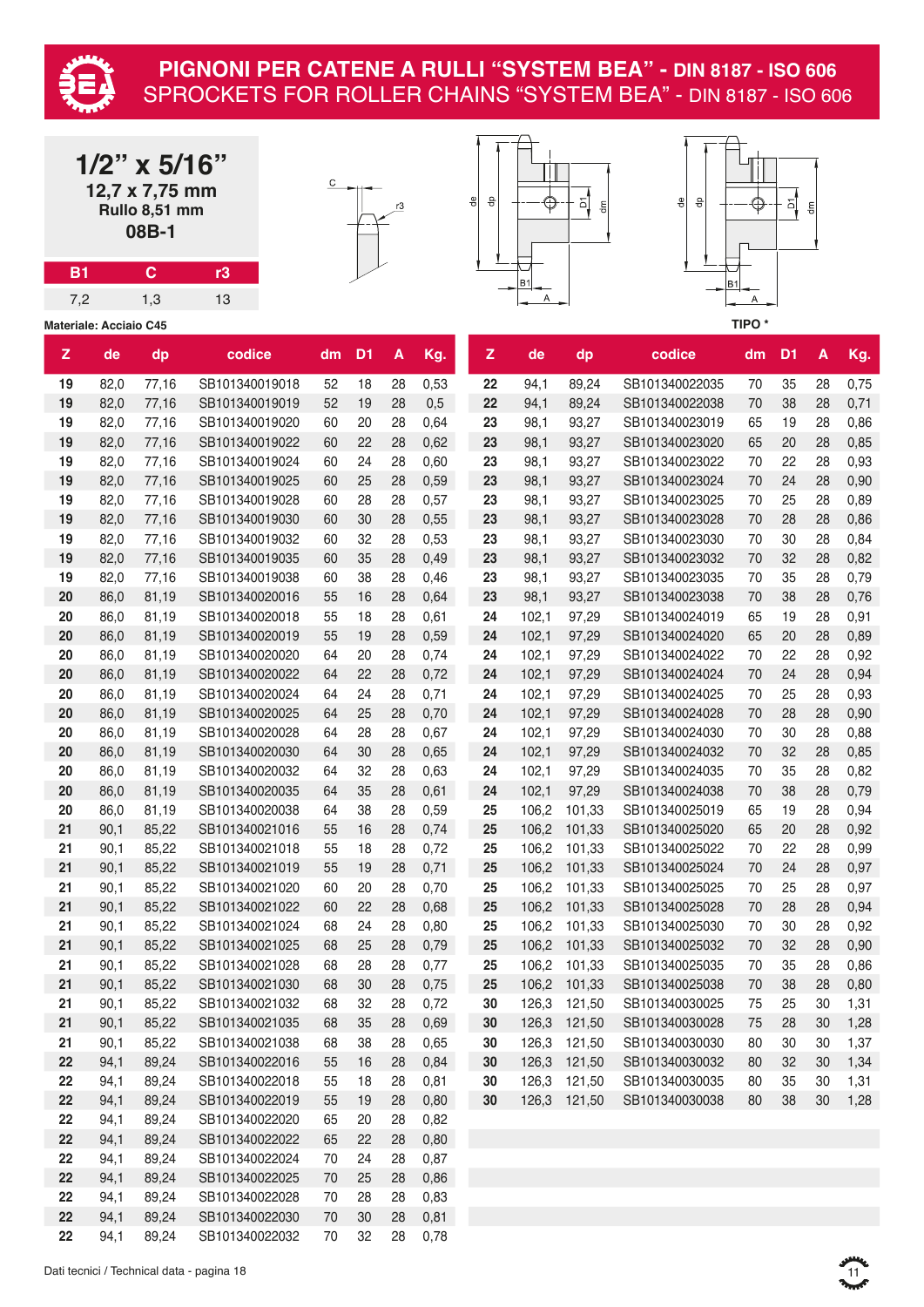

|           |                               | $5/8$ " x $3/8$ "<br>15,875 x 9,65 mm<br><b>Rullo 10,16 mm</b><br>10B-1 |                                  |          |                |          |              | ₽ | 융        |                | 힘<br>$\mathop{\mathsf{f}}\nolimits$ | 읭<br>융                           |                   | 의              | $\frac{\epsilon}{\sigma}$ |              |
|-----------|-------------------------------|-------------------------------------------------------------------------|----------------------------------|----------|----------------|----------|--------------|---|----------|----------------|-------------------------------------|----------------------------------|-------------------|----------------|---------------------------|--------------|
| <b>B1</b> |                               | $\mathbf C$                                                             | r3                               |          |                |          |              |   |          |                |                                     |                                  |                   |                |                           |              |
| 9,1       |                               | 1,6                                                                     | 16                               |          |                |          |              |   |          | <b>B1</b><br>Α |                                     | <b>B1</b>                        | Α                 |                |                           |              |
|           |                               |                                                                         |                                  |          |                |          |              |   |          |                |                                     |                                  | TIPO <sup>*</sup> |                |                           |              |
|           | <b>Materiale: Acciaio C45</b> |                                                                         |                                  |          |                |          |              |   |          |                |                                     |                                  |                   |                |                           |              |
| Z         | de                            | dp                                                                      | codice                           | dm       | D <sub>1</sub> | A        | Kg.          |   | Z        | de             | dp                                  | codice                           | dm                | D <sub>1</sub> | $\pmb{\mathsf{A}}$        | Kg.          |
| 10        | 58,3                          | 51,37                                                                   | SB101350010015                   | 35       | 15             | 25       | 0,21         |   | 14       | 78,2           | 71,34                               | SB101350014025                   | 52                | 25             | 30                        | 0,49         |
| 10        | 58,3                          | 51,37                                                                   | SB101350010016                   | 35       | 16             | 25       | 0,21         |   | 14       | 78,2           | 71,34                               | SB101350014028                   | 52                | 28             | 30                        | 0,46         |
| 10        | 58,3                          | 51,37                                                                   | SB101350010018                   | 35       | 18             | 25       | 0,20         |   | 14       | 78,2           | 71,34                               | SB101350014030                   | 52                | 30             | 30                        | 0,44         |
| 10        | 58,3                          | 51,37                                                                   | SB101350010019                   | 35       | 19             | 25       | 0,20         |   | 14       | 78,2           | 71,34                               | SB101350014032                   | 52                | 32             | 30                        | 0,42         |
| 10        | 58,3                          | 51,37                                                                   | SB101350010020                   | 35       | 20             | 25       | 0,18         |   | 15       | 83,2           | 76,36                               | SB101350015019                   | 57                | 19             | 30                        | 0,67         |
| 10        | 58,3                          | 51,37                                                                   | SB101350010024                   | $42*$    | 24             | 25       | 0,21         |   | 15       | 83,2           | 76,36                               | SB101350015020                   | 57                | 20             | 30                        | 0,65         |
| 11        | 63,2                          | 56,34                                                                   | SB101350011015                   | 37       | 15             | 30       | 0,30         |   | 15       | 83,2           | 76,36                               | SB101350015022                   | 57                | 22             | 30                        | 0,63         |
| 11        | 63,2                          | 56,34                                                                   | SB101350011016                   | 37       | 16             | 30       | 0,30         |   | 15       | 83,2           | 76,36                               | SB101350015024                   | 57                | 24             | 30                        | 0,61         |
| 11        | 63,2                          | 56,34                                                                   | SB101350011018                   | 37       | 18             | 30       | 0,28         |   | 15       | 83,2           | 76,36                               | SB101350015025                   | 57                | 25             | 30                        | 0,60         |
| 11        | 63,2                          | 56,34                                                                   | SB101350011019                   | 37       | 19             | 30       | 0,27         |   | 15       | 83,2           | 76,36                               | SB101350015028                   | 57                | 28             | 30                        | 0,57         |
| 11        | 63,2                          | 56,34                                                                   | SB101350011020                   | 37       | 20             | 30       | 0,26         |   | 15       | 83,2           | 76,36                               | SB101350015030                   | 57                | 30             | 30                        | 0,55         |
| 11        | 63,2                          | 56,34                                                                   | SB101350011024                   | $47*$    | 24             | 30       | 0,30         |   | 15       | 83,2           | 76,36                               | SB101350015032                   | 57                | 32             | 30                        | 0,52         |
| 11        | 63,2                          | 56,34                                                                   | SB101350011025                   | $47*$    | 25             | 30       | 0,29         |   | 15       | 83,2           | 76,36                               | SB101350015035                   | 57                | 35             | 30                        | 0,49         |
| 11        | 63,2                          | 56,34                                                                   | SB101350011028                   | $47*$    | 28             | 30       | 0,27         |   | 16       | 88,3           | 81,37                               | SB101350016019                   | 60                | 19             | 30                        | 0,76         |
| 12        | 68,2                          | 61,34                                                                   | SB101350012015                   | 42       | 15             | 30       | 0,38         |   | 16       | 88,3           | 81,37                               | SB101350016020                   | 60                | 20             | 30                        | 0,74         |
| 12        | 68,2                          | 61,34                                                                   | SB101350012016                   | 42       | 16             | 30       | 0,37         |   | 16       | 88,3           | 81,37                               | SB101350016022                   | 60                | 22             | 30                        | 0,73         |
| 12        | 68,2                          | 61,34                                                                   | SB101350012018                   | 42       | 18             | 30       | 0,35         |   | 16       | 88,3           | 81,37                               | SB101350016024                   | 60                | 24             | 30                        | 0,71         |
| 12        | 68,2                          | 61,34                                                                   | SB101350012019                   | 42       | 19             | 30       | 0,34         |   | 16       | 88,3           | 81,37                               | SB101350016025                   | 60                | 25             | 30                        | 0,70         |
| 12        | 68,2                          | 61,34                                                                   | SB101350012020                   | 42       | 20             | 30       | 0,34         |   | 16       | 88,3           | 81,37                               | SB101350016028                   | 60                | 28             | 30                        | 0,68         |
| 12        | 68,2                          | 61,34                                                                   | SB101350012022                   | 42       | 22             | 30       | 0,33         |   | 16       | 88,3           | 81,37                               | SB101350016030                   | 60                | 30             | 30                        | 0,65         |
| 12        | 68,2                          | 61,34                                                                   | SB101350012024                   | 42       | 24             | 30       | 0,31         |   | 16       | 88,3           | 81,37                               | SB101350016032                   | 60                | 32             | 30                        | 0,62         |
| 12        | 68,2                          | 61,34                                                                   | SB101350012025                   | 42       | 25             | 30       | 0,30         |   | 16       | 88,3           | 81,37                               | SB101350016035                   | 60                | 35             | 30                        | 0,58         |
| 12        | 68,2                          | 61,34                                                                   | SB101350012028                   | 51*      | 28             | 30       | 0,34         |   | 16       | 88,3           | 81,37                               | SB101350016038                   | 60                | 38             | 30                        | 0,54         |
| 12        | 68,2                          | 61,34                                                                   | SB101350012030                   | $51*$    | 30             | 30       | 0,32         |   | 17       | 93,3           | 86,39                               | SB101350017019                   | 60                | 19             | 30                        | 0,80         |
| 12        | 68,2                          | 61,34                                                                   | SB101350012032<br>SB101350013015 | $55*$    | 32             | 30       | 0,34         |   | 17       | 93,3           | 86,39                               | SB101350017020                   | 60                | 20             | 30                        | 0,78         |
| 13<br>13  | 73,2<br>73,2                  | 66,32<br>66,32                                                          | SB101350013016                   | 47<br>47 | 15<br>16       | 30<br>30 | 0,48<br>0,47 |   | 17<br>17 | 93,3<br>93,3   | 86,39<br>86,39                      | SB101350017022<br>SB101350017024 | 60<br>60          | 22<br>24       | 30<br>30                  | 0,76         |
| 13        | 73,2                          | 66,32                                                                   | SB101350013018                   | 47       | 18             | $30\,$   | 0,45         |   | 17       | 93,3           | 86,39                               | SB101350017025                   | 60                | 25             | 30                        | 0,75<br>0,74 |
| 13        | 73,2                          | 66,32                                                                   | SB101350013019                   | 47       | 19             | 30       | 0,44         |   | 17       | 93,3           | 86,39                               | SB101350017028                   | 60                | 28             | 30                        | 0,71         |
| 13        | 73,2                          | 66,32                                                                   | SB101350013020                   | 47       | 20             | $30\,$   | 0,44         |   | 17       | 93,3           | 86,39                               | SB101350017030                   | 60                | 30             | 30                        | 0,69         |
| 13        | 73,2                          | 66,32                                                                   | SB101350013022                   | 47       | 22             | 30       | 0,42         |   | 17       | 93,3           | 86,39                               | SB101350017032                   | 60                | 32             | 30                        | 0,65         |
| 13        | 73,2                          | 66,32                                                                   | SB101350013024                   | 47       | 24             | 30       | 0,40         |   | 17       | 93,3           | 86,39                               | SB101350017035                   | 60                | 35             | 30                        | 0,63         |
| 13        | 73,2                          | 66,32                                                                   | SB101350013025                   | 47       | 25             | 30       | 0,39         |   | 17       | 93,3           | 86,39                               | SB101350017038                   | 60                | 38             | 30                        | 0,60         |
| 13        | 73,2                          | 66,32                                                                   | SB101350013028                   | 47       | 28             | 30       | 0,36         |   | 18       | 98,3           | 91,42                               | SB101350018019                   | 60                | 19             | 30                        | 0,85         |
| 13        | 73,2                          | 66,32                                                                   | SB101350013030                   | 47       | $30\,$         | 30       | 0,34         |   | 18       | 98,3           | 91,42                               | SB101350018020                   | 60                | 20             | 30                        | 0,83         |
| 13        | 73,2                          | 66,32                                                                   | SB101350013032                   | $57*$    | 32             | 30       | 0,40         |   | 18       | 98,3           | 91,42                               | SB101350018022                   | 70                | 22             | 30                        | 0,97         |
| 14        | 78,2                          | 71,34                                                                   | SB101350014015                   | 52       | 15             | 30       | 0,57         |   | 18       | 98,3           | 91,42                               | SB101350018024                   | 70                | 24             | 30                        | 0,96         |
| 14        | 78,2                          | 71,34                                                                   | SB101350014016                   | 52       | 16             | 30       | 0,56         |   | 18       | 98,3           | 91,42                               | SB101350018025                   | $70\,$            | 25             | 30                        | 0,95         |
| 14        | 78,2                          | 71,34                                                                   | SB101350014018                   | 52       | 18             | 30       | 0,54         |   | 18       | 98,3           | 91,42                               | SB101350018028                   | 70                | 28             | 30                        | 0,93         |
| 14        | 78,2                          | 71,34                                                                   | SB101350014019                   | 52       | 19             | 30       | 0,54         |   | 18       | 98,3           | 91,42                               | SB101350018030                   | 70                | $30\,$         | 30                        | 0,91         |
| 14        | 78,2                          | 71,34                                                                   | SB101350014020                   | 52       | 20             | 30       | 0,53         |   | 18       | 98,3           | 91,42                               | SB101350018032                   | 70                | 32             | 30                        | 0,87         |
| 14        | 78,2                          | 71,34                                                                   | SB101350014022                   | 52       | 22             | 30       | 0,51         |   | 18       | 98,3           | 91,42                               | SB101350018035                   | 70                | 35             | 30                        | 0,84         |
| 14        | 78,2                          | 71,34                                                                   | SB101350014024                   | 52       | 24             | $30\,$   | 0,50         |   | 18       | 98,3           | 91,42                               | SB101350018038                   | $70\,$            | 38             | $30\,$                    | 0,80         |

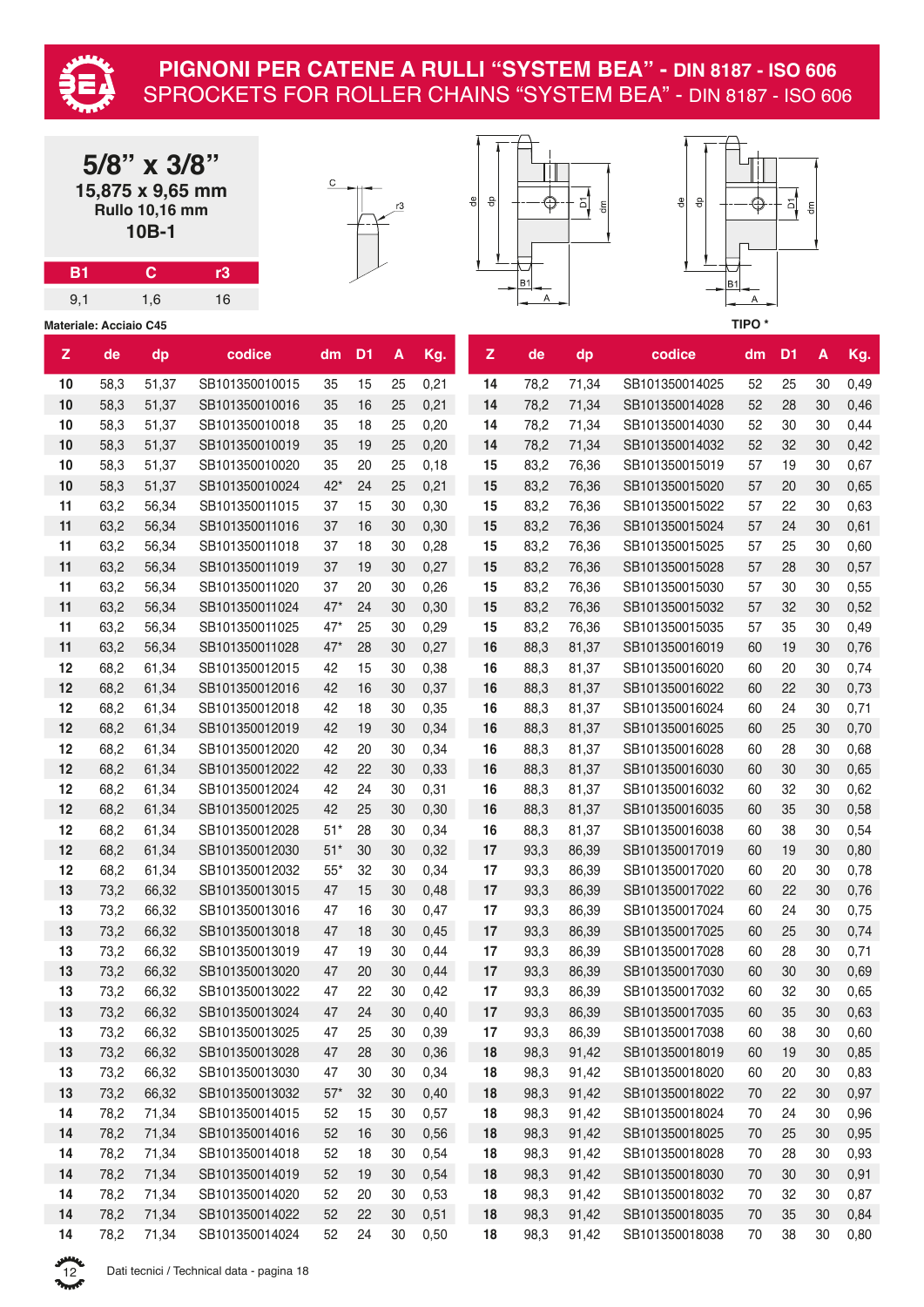

| <b>B1</b> |                               | $5/8$ " x $3/8$ "<br>15,875 x 9,65 mm<br><b>Rullo 10,16 mm</b><br>10B-1<br>$\mathbf{C}$ | r3                               | С        |                | r3       |              | ٩e | 융            | ⊕              | 히<br>$\mathop{\mathsf{f}}\nolimits$ | 용<br>융                           |                   | 의              | $\frac{E}{\sigma}$ |              |
|-----------|-------------------------------|-----------------------------------------------------------------------------------------|----------------------------------|----------|----------------|----------|--------------|----|--------------|----------------|-------------------------------------|----------------------------------|-------------------|----------------|--------------------|--------------|
|           |                               |                                                                                         |                                  |          |                |          |              |    |              | <b>B1</b>      |                                     | B1                               |                   |                |                    |              |
| 9,1       |                               | 1,6                                                                                     | 16                               |          |                |          |              |    |              | A              |                                     |                                  | Α                 |                |                    |              |
|           | <b>Materiale: Acciaio C45</b> |                                                                                         |                                  |          |                |          |              |    |              |                |                                     |                                  | TIPO <sup>*</sup> |                |                    |              |
| Z         | de                            | dp                                                                                      | codice                           | dm       | D <sub>1</sub> | A        | Kg.          |    | $\mathsf{z}$ | de             | dp                                  | codice                           | dm                | D <sub>1</sub> | A                  | Kg.          |
| 18        | 98,3                          | 91,42                                                                                   | SB101350018040                   | 70       | 40             | 30       | 0,77         |    | 22           | 118,4          | 111,55                              | SB101350022028                   | 80                | 28             | 30                 | 1,35         |
| 18        | 98,3                          | 91,42                                                                                   | SB101350018042                   | 70       | 42             | 30       | 0,74         |    | 22           | 118,4          | 111,55                              | SB101350022030                   | 80                | 30             | 30                 | 1,32         |
| 19        | 103,3                         | 96,45                                                                                   | SB101350019019                   | 60       | 19             | 30       | 0,91         |    | 22           | 118,4          | 111,55                              | SB101350022032                   | 80                | 32             | 30                 | 1,29         |
| 19        | 103,3                         | 96,45                                                                                   | SB101350019020                   | 60       | 20             | 30       | 0,90         |    | 22           | 118,4          | 111,55                              | SB101350022035                   | 80                | 35             | 30                 | 1,26         |
| 19        | 103,3                         | 96,45                                                                                   | SB101350019022                   | 70       | 22             | 30       | 1,07         |    | 22           | 118,4          | 111,55                              | SB101350022038                   | 80                | 38             | 30                 | 1,23         |
| 19        | 103,3                         | 96,45                                                                                   | SB101350019024                   | 70       | 24             | 30       | 1,02         |    | 22           | 118,4          | 111,55                              | SB101350022040                   | 80                | 40             | 30                 | 1,19         |
| 19        | 103,3                         | 96,45                                                                                   | SB101350019025                   | 70       | 25             | 30       | 1,02         |    | 22           | 118,4          | 111,55                              | SB101350022042                   | 80                | 42             | 30                 | 1,17         |
| 19        | 103,3                         | 96,45                                                                                   | SB101350019028                   | 70       | 28             | 30       | 1,00         |    | 23           | 123,5          | 116,58                              | SB101350023019                   | 65                | 19             | 30                 | 1,25         |
| 19        | 103,3                         | 96,45                                                                                   | SB101350019030                   | 70       | 30             | 30       | 0,97         |    | 23           | 123,5          | 116,58                              | SB101350023020                   | 65                | 20             | 30                 | 1,22         |
| 19        | 103,3                         | 96,45                                                                                   | SB101350019032                   | 70       | 32             | 30       | 0,94         |    | 23           | 123,5          | 116,58                              | SB101350023022                   | 65                | 22             | 30                 | 1,20         |
| 19        | 103,3                         | 96,45                                                                                   | SB101350019035                   | 70       | 35             | 30       | 0,91         |    | 23           | 123,5          | 116,58                              | SB101350023024                   | 70                | 24             | 30                 | 1,27         |
| 19        | 103,3                         | 96,45                                                                                   | SB101350019038                   | 70       | 38             | 30       | 0,86         |    | 23           | 123,5          | 116,58                              | SB101350023025                   | 70                | 25             | 30                 | 1,25         |
| 19        | 103,3                         | 96,45                                                                                   | SB101350019040                   | 70       | 40             | 30       | 0,83         |    | 23           | 123,5          | 116,58                              | SB101350023028                   | 80                | 28             | 30                 | 1,36         |
| 19        | 103,3                         | 96,45                                                                                   | SB101350019042                   | 70       | 42             | 30       | 0,80         |    | 23           | 123,5          | 116,58                              | SB101350023030                   | 80                | 30             | 30                 | 1,39         |
| 20        | 108,4                         | 101,49                                                                                  | SB101350020019                   | 65       | 19             | 30       | 1,06         |    | 23           | 123,5          | 116,58                              | SB101350023032                   | 80                | 32             | 30                 | 1,36         |
| 20        | 108,4                         | 101,49                                                                                  | SB101350020020                   | 65       | 20             | 30       | 1,04         |    | 23           | 123,5          | 116,58                              | SB101350023035                   | 80                | 35             | 30                 | 1,33         |
| 20        | 108,4                         | 101,49                                                                                  | SB101350020022                   | 65       | 22             | 30       | 1,01         |    | 23           | 123,5          | 116,58                              | SB101350023038                   | 80                | 38             | 30                 | 1,30         |
| 20        | 108,4                         | 101,49                                                                                  | SB101350020024                   | 70       | 24             | 30       | 1,08         |    | 23           | 123,5          | 116,58                              | SB101350023040                   | 80                | 40             | 30                 | 1,26         |
| 20        | 108,4                         | 101,49                                                                                  | SB101350020025                   | 70       | 25             | 30       | 1,07         |    | 23           | 123,5          | 116,58                              | SB101350023042                   | 80                | 42             | 30                 | 1,20         |
| 20        | 108,4                         | 101,49                                                                                  | SB101350020028                   | 75       | 28             | 30       | 1,13         |    | 24           | 128,5          | 121,62                              | SB101350024019                   | 65                | 19             | 30                 | 1,30         |
| 20        | 108,4                         | 101,49                                                                                  | SB101350020030                   | 75       | 30             | 30       | 1,11         |    | 24           | 128,5          | 121,62                              | SB101350024020                   | 65                | 20             | 30                 | 1,28         |
| 20        | 108,4                         | 101,49                                                                                  | SB101350020032                   | 75       | 32             | 30       | 1,08         |    | 24           | 128,5          | 121,62                              | SB101350024022                   | 65                | 22             | 30                 | 1,25         |
| 20        | 108,4                         | 101,49                                                                                  | SB101350020035                   | 75       | 35             | 30       | 1,05         |    | 24           | 128,5          | 121,62                              | SB101350024024                   | 70                | 24             | 30                 | 1,34         |
| 20        | 108,4                         | 101,49                                                                                  | SB101350020038                   | 75       | 38             | 30       | 1,01         |    | 24           | 128,5          | 121,62                              | SB101350024025                   | 70                | 25             | 30                 | 1,33         |
| 20        | 108,4                         | 101,49                                                                                  | SB101350020040                   | 75       | 40             | 30       | 0,98         |    | 24           | 128,5          | 121,62                              | SB101350024028                   | 80                | 28             | 30                 | 1,48         |
| 20        | 108,4                         | 101,49                                                                                  | SB101350020042                   | 75       | 42             | 30       | 0,95         |    | 24           | 128,5          | 121,62                              | SB101350024030                   | 80                | 30             | 30                 | 1,45         |
| 21        | 113,4                         | 106,52                                                                                  | SB101350021019                   | 65       | 19             | 30       | 1,10         |    | 24           | 128,5          | 121,62                              | SB101350024032                   | 80                | 32             | 30                 | 1,42         |
| 21        | 113,4                         | 106,52                                                                                  | SB101350021020                   | 65       | 20             | 30       | 1,08         |    | 24           | 128,5          | 121,62                              | SB101350024035                   | 80                | 35             | 30                 | 1,40         |
| 21        | 113,4                         | 106,52                                                                                  | SB101350021022                   | 65       | 22             | 30       | 1,06         |    | 24           | 128,5          | 121,62                              | SB101350024038                   | 80                | 38             | 30                 | 1,35         |
| 21        | 113,4                         | 106,52                                                                                  | SB101350021024                   | 70       | 24             | 30       | 1,13         |    | 24           | 128,5          | 121,62                              | SB101350024040                   | 80                | 40             | 30                 | 1,33         |
| 21        | 113,4                         | 106,52                                                                                  | SB101350021025                   | 70       | 25             | 30       | 1,12         |    | 24           | 128,5          | 121,62                              | SB101350024042                   | 80                | 42             | 30                 | 1,30         |
| 21        |                               | 113,4 106,52                                                                            | SB101350021028                   | 75       | 28             | 30       | 1,15         |    | 25           | 133,6          | 126,66                              | SB101350025019                   | 65                | 19             | 30                 | 1,37         |
| 21        | 113,4                         | 106,52                                                                                  | SB101350021030                   | 75       | 30             | 30       | 1,17         |    | 25           | 133,6          | 126,66                              | SB101350025020                   | 65                | 20             | 30                 | 1,35         |
| 21        | 113,4                         | 106,52                                                                                  | SB101350021032                   | 75       | 32             | 30       | 1,14         |    | 25           | 133,6          | 126,66                              | SB101350025022                   | 65                | 22             | 30                 | 1,32         |
| 21        | 113,4                         | 106,52                                                                                  | SB101350021035                   | 75       | 35             | 30       | 1,11         |    | 25           | 133,6          | 126,66                              | SB101350025024                   | 70                | 24             | 30                 | 1,41         |
| 21        | 113,4                         | 106,52                                                                                  | SB101350021038                   | 75       | 38             | 30       | 1,08         |    | 25           | 133,6          | 126,66                              | SB101350025025                   | 70                | 25             | 30                 | 1,39         |
| 21        | 113,4                         | 106,52                                                                                  | SB101350021040                   | 75       | 40             | 30       | 1,03         |    | 25           | 133,6          | 126,66                              | SB101350025028                   | 80                | 28             | 30                 | 1,56         |
| 21        | 113,4                         | 106,52                                                                                  | SB101350021042                   | 75       | 42             | 30       | 0,99         |    | 25           | 133,6          | 126,66                              | SB101350025030                   | 80                | 30             | 30                 | 1,53         |
| 22        | 118,4                         | 111,55                                                                                  | SB101350022019                   | 65       | 19             | 30       | 1,16         |    | 25           | 133,6          | 126,66                              | SB101350025032                   | 80                | 32             | 30                 | 1,50         |
| 22        | 118,4                         | 111,55                                                                                  | SB101350022020                   | 65       | 20             | 30       | 1,14         |    | 25           | 133,6          | 126,66                              | SB101350025035                   | 80                | 35             | 30                 | 1,47         |
| 22<br>22  | 118,4<br>118,4                | 111,55                                                                                  | SB101350022022<br>SB101350022024 | 65       | 22<br>24       | 30<br>30 | 1,11<br>1,20 |    | 25           | 133,6<br>133,6 | 126,66<br>126,66                    | SB101350025038<br>SB101350025040 | 80                | 38<br>40       | 30<br>30           | 1,43<br>1,40 |
| 22        | 118,4                         | 111,55<br>111,55                                                                        | SB101350022025                   | 70<br>70 | 25             | 30       | 1,19         |    | 25<br>25     | 133,6          | 126,66                              | SB101350025042                   | 80<br>80          | 42             | 30                 | 1,38         |
|           |                               |                                                                                         |                                  |          |                |          |              |    |              |                |                                     |                                  |                   |                |                    |              |

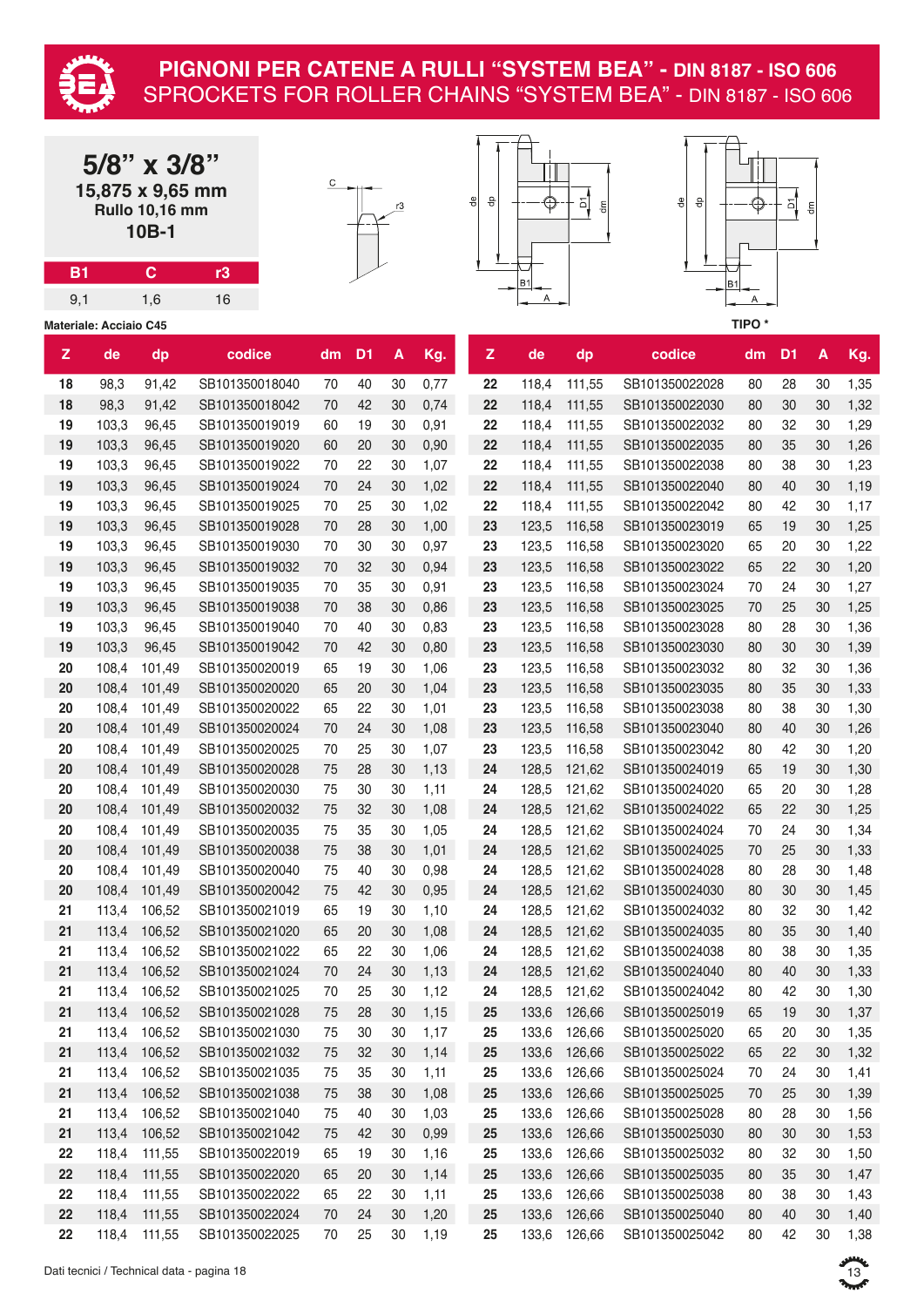

**3/4" x 7/16" 19,05 x 11,68 mm Rullo 12,07 mm 12B-1**

**B1 C r3** 11,1 2 19





|    | <b>Materiale: Acciaio C45</b> |       |                |    |                |    |         |              |       |              |                |    |                |        |      |
|----|-------------------------------|-------|----------------|----|----------------|----|---------|--------------|-------|--------------|----------------|----|----------------|--------|------|
| z  | de                            | dp    | codice         | dm | D <sub>1</sub> | A  | Kg.     | $\mathsf{Z}$ | de    | dp           | codice         | dm | D <sub>1</sub> | A      | Kg.  |
| 10 | 69,8                          | 61,64 | SB101360010019 | 42 | 19             | 30 | 0,37    | 15           | 99,8  | 91,63        | SB101360015028 | 70 | 28             | 35     | 1,09 |
| 10 | 69,8                          | 61,64 | SB101360010020 | 42 | 20             | 30 | 0,36    | 15           | 99,8  | 91,63        | SB101360015030 | 70 | 30             | 35     | 1,06 |
| 10 | 69,8                          | 61,64 | SB101360010024 | 42 | 24             | 30 | 0,33    | 15           | 99,8  | 91,63        | SB101360015032 | 70 | 32             | 35     | 1,03 |
| 10 | 69,8                          | 61,64 | SB101360010025 | 42 | 25             | 30 | 0,32    | 15           | 99,8  | 91,63        | SB101360015035 | 70 | 35             | 35     | 0,99 |
| 11 | 75,8                          | 67,61 | SB101360011019 | 46 | 19             | 35 | 0,51    | 15           | 99,8  | 91,63        | SB101360015038 | 70 | 38             | 35     | 0,95 |
| 11 | 75,8                          | 67,61 | SB101360011020 | 46 | 20             | 35 | 0,50    | 15           | 99,8  | 91,63        | SB101360015040 | 70 | 40             | 35     | 0,91 |
| 11 | 75,8                          | 67,61 | SB101360011024 | 46 | 24             | 35 | 0,46    | 16           | 105,8 | 97,65        | SB101360016019 | 65 | 19             | 35     | 1,17 |
| 11 | 75,8                          | 67,61 | SB101360011025 | 46 | 25             | 35 | 0,45    | 16           | 105,8 | 97,65        | SB101360016020 | 65 | 20             | 35     | 1,15 |
| 12 | 81,8                          | 73,60 | SB101360012019 | 52 | 19             | 35 | 0,67    | 16           | 105,8 | 97,65        | SB101360016022 | 65 | 22             | 35     | 1,12 |
| 12 | 81,8                          | 73,60 | SB101360012020 | 52 | 20             | 35 | 0,66    | 16           | 105,8 | 97,65        | SB101360016024 | 70 | 24             | 35     | 1,22 |
| 12 | 81,8                          | 73,60 | SB101360012022 | 52 | 22             | 35 | 0,64    | 16           | 105,8 | 97,65        | SB101360016025 | 70 | 25             | 35     | 1,20 |
| 12 | 81,8                          | 73,60 | SB101360012024 | 52 | 24             | 35 | 0,61    | 16           | 105,8 | 97,65        | SB101360016028 | 75 | 28             | 35     | 1,30 |
| 12 | 81,8                          | 73,60 | SB101360012025 | 52 | 25             | 35 | 0,60    | 16           | 105,8 | 97,65        | SB101360016030 | 75 | 30             | 35     | 1,25 |
| 12 | 81,8                          | 73,60 | SB101360012028 | 52 | 28             | 35 | 0,57    | 16           | 105,8 | 97,65        | SB101360016032 | 75 | 32             | 35     | 1,20 |
| 12 | 81,8                          | 73,60 | SB101360012030 | 52 | 30             | 35 | 0,55    | 16           | 105,8 | 97,65        | SB101360016035 | 75 | 35             | 35     | 1,16 |
| 12 | 81,8                          | 73,60 | SB101360012032 | 56 | 32             | 35 | 0,59    | 16           | 105,8 | 97,65        | SB101360016038 | 75 | 38             | 35     | 1,12 |
| 12 | 81,8                          | 73,60 | SB101360012035 | 56 | 35             | 35 | 0,54    | 16           | 105,8 | 97,65        | SB101360016040 | 75 | 40             | 35     | 1,08 |
| 13 | 87,8                          | 79,59 | SB101360013019 | 58 | 19             | 35 | 0,82    | 17           | 111,9 | 103,67       | SB101360017025 | 70 | 25             | 35     | 1,28 |
| 13 | 87,8                          | 79,59 | SB101360013020 | 58 | 20             | 35 | 0,81    | 17           | 111,9 | 103,67       | SB101360017028 | 80 | 28             | 35     | 1,35 |
| 13 | 87,8                          | 79,59 | SB101360013022 | 58 | 22             | 35 | 0,80    | 17           | 111,9 | 103,67       | SB101360017030 | 80 | 30             | 35     | 1,43 |
| 13 | 87,8                          | 79,59 | SB101360013024 | 58 | 24             | 35 | 0,77    | 17           | 111,9 | 103,67       | SB101360017032 | 80 | 32             | 35     | 1,40 |
| 13 | 87,8                          | 79,59 | SB101360013025 | 58 | 25             | 35 | 0,76    | 17           | 111,9 | 103,67       | SB101360017035 | 80 | 35             | 35     | 1,37 |
| 13 | 87,8                          | 79,59 | SB101360013028 | 58 | 28             | 35 | 0,73    | 17           | 111,9 | 103,67       | SB101360017038 | 80 | 38             | 35     | 1,33 |
| 13 | 87,8                          | 79,59 | SB101360013030 | 58 | 30             | 35 | 0,70    | 17           | 111,9 | 103,67       | SB101360017040 | 80 | 40             | 35     | 1,28 |
| 13 | 87,8                          | 79,59 | SB101360013032 | 58 | 32             | 35 | 0,66    | 17           | 111,9 | 103,67       | SB101360017042 | 80 | 42             | 35     | 1,23 |
| 13 | 87,8                          | 79,59 | SB101360013035 | 58 | 35             | 35 | 0,62    | 18           | 117,9 | 109,71       | SB101360018025 | 70 | 25             | 35     | 1,37 |
| 13 | 87,8                          | 79,59 | SB101360013038 | 61 | 38             | 35 | 0,67    | 18           | 117,9 | 109,71       | SB101360018028 | 80 | 28             | 35     | 1,55 |
| 14 | 93,8                          | 85,61 | SB101360014019 | 60 | 19             | 35 | 0,92    | 18           | 117,9 | 109,71       | SB101360018030 | 80 | 30             | 35     | 1,52 |
| 14 | 93,8                          | 85,61 | SB101360014020 | 60 | 20             | 35 | 0,91    | 18           | 117,9 | 109,71       | SB101360018032 | 80 | 32             | 35     | 1,49 |
| 14 | 93,8                          | 85,61 | SB101360014022 | 60 | 22             | 35 | 0,88    | 18           | 117,9 | 109,71       | SB101360018035 | 80 | 35             | 35     | 1,45 |
| 14 | 93,8                          | 85,61 | SB101360014024 | 64 | 24             | 35 | 0,94    | 18           | 117,9 | 109,71       | SB101360018038 | 80 | 38             | 35     | 1,40 |
| 14 | 93,8                          | 85,61 | SB101360014025 | 64 | 25             |    | 35 0,93 | 18           |       | 117,9 109,71 | SB101360018040 | 80 | 40             | $35\,$ | 1,36 |
| 14 | 93,8                          | 85,61 | SB101360014028 | 64 | 28             | 35 | 0,90    | 18           | 117,9 | 109,71       | SB101360018042 | 80 | 42             | 35     | 1,32 |
| 14 | 93,8                          | 85,61 | SB101360014030 | 64 | 30             | 35 | 0,87    | 19           | 123,9 | 115,75       | SB101360019025 | 70 | 25             | 35     | 1,45 |
| 14 | 93,8                          | 85,61 | SB101360014032 | 64 | 32             | 35 | 0,84    | 19           | 123,9 | 115,75       | SB101360019028 | 80 | 28             | 35     | 1,65 |
| 14 | 93,8                          | 85,61 | SB101360014035 | 64 | 35             | 35 | 0,80    | 19           | 123,9 | 115,75       | SB101360019030 | 80 | 30             | 35     | 1,62 |
| 14 | 93,8                          | 85,61 | SB101360014038 | 64 | 38             | 35 | 0,75    | 19           | 123,9 | 115,75       | SB101360019032 | 80 | 32             | 35     | 1,57 |
| 14 | 93,8                          | 85,61 | SB101360014040 | 67 | 40             | 35 | 0,85    | 19           | 123,9 | 115,75       | SB101360019035 | 80 | 35             | 35     | 1,53 |
| 15 | 99,8                          | 91,63 | SB101360015019 | 65 | 19             | 35 | 1,10    | 19           | 123,9 | 115,75       | SB101360019038 | 80 | 38             | 35     | 1,49 |
| 15 | 99,8                          | 91,63 | SB101360015020 | 65 | 20             | 35 | 1,08    | 19           | 123,9 | 115,75       | SB101360019040 | 80 | 40             | 35     | 1,46 |
| 15 | 99,8                          | 91,63 | SB101360015022 | 65 | 22             | 35 | 1,03    | 19           | 123,9 | 115,75       | SB101360019042 | 80 | 42             | 35     | 1,42 |
| 15 | 99,8                          | 91,63 | SB101360015024 | 70 | 24             | 35 | 1,13    | 19           | 123,9 | 115,75       | SB101360019045 | 80 | 45             | 35     | 1,37 |
| 15 | 99,8                          | 91,63 | SB101360015025 | 70 | 25             | 35 | 1,11    | 19           | 123,9 | 115,75       | SB101360019048 | 80 | 48             | 35     | 1,32 |

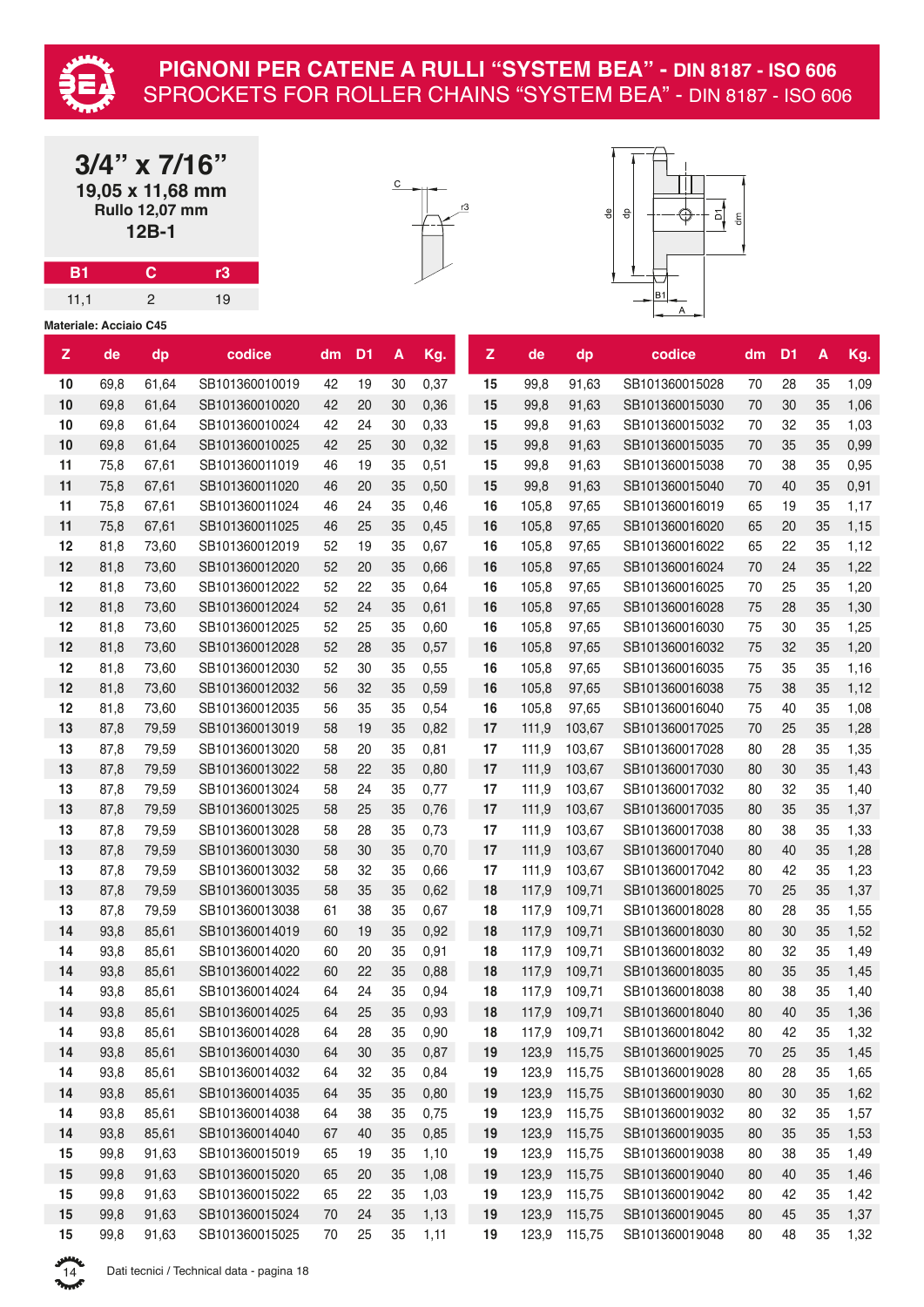

**3/4" x 7/16" 19,05 x 11,68 mm Rullo 12,07 mm 12B-1**

**B1 C r3** 11,1 2 19





|              | <b>Materiale: Acciaio C45</b> |              |                |    |                |    |         |              |       |              |                |    |                |    |      |
|--------------|-------------------------------|--------------|----------------|----|----------------|----|---------|--------------|-------|--------------|----------------|----|----------------|----|------|
| $\mathbf{z}$ | de                            | dp           | codice         | dm | D <sub>1</sub> | A  | Kg.     | $\mathbf{z}$ | de    | dp           | codice         | dm | D <sub>1</sub> | A  | Kg.  |
| 19           | 123,9                         | 115,75       | SB101360019050 | 80 | 50             | 35 | 1,25    | 23           | 148,1 | 139,90       | SB101360023048 | 90 | 48             | 40 | 2,15 |
| 20           | 130,0                         | 121,78       | SB101360020025 | 70 | 25             | 35 | 1,54    | 23           | 148,1 | 139,90       | SB101360023050 | 90 | 50             | 40 | 2,10 |
| 20           | 130,0                         | 121,78       | SB101360020028 | 80 | 28             | 35 | 1,77    | 24           | 154,1 | 145,94       | SB101360024025 | 70 | 25             | 40 | 2,14 |
| 20           | 130,0                         | 121,78       | SB101360020030 | 80 | 30             | 35 | 1,72    | 24           | 154,1 | 145,94       | SB101360024028 | 80 | 28             | 40 | 2,37 |
| 20           | 130,0                         | 121,78       | SB101360020032 | 80 | 32             | 35 | 1,67    | 24           | 154,1 | 145,94       | SB101360024030 | 80 | 30             | 40 | 2,32 |
| 20           | 130,0                         | 121,78       | SB101360020035 | 80 | 35             | 35 | 1,63    | 24           | 154,1 | 145,94       | SB101360024032 | 90 | 32             | 40 | 2,60 |
| 20           | 130,0                         | 121,78       | SB101360020038 | 80 | 38             | 35 | 1,58    | 24           | 154,1 | 145,94       | SB101360024035 | 90 | 35             | 40 | 2,54 |
| 20           | 130,0                         | 121,78       | SB101360020040 | 80 | 40             | 35 | 1,55    | 24           | 154,1 | 145,94       | SB101360024038 | 90 | 38             | 40 | 2,49 |
| 20           | 130,0                         | 121,78       | SB101360020042 | 80 | 42             | 35 | 1,50    | 24           | 154,1 | 145,94       | SB101360024040 | 90 | 40             | 40 | 2,44 |
| 20           | 130,0                         | 121,78       | SB101360020045 | 80 | 45             | 35 | 1,45    | 24           | 154,1 | 145,94       | SB101360024042 | 90 | 42             | 40 | 2,39 |
| 20           | 130,0                         | 121,78       | SB101360020048 | 80 | 48             | 35 | 1,40    | 24           | 154,1 | 145,94       | SB101360024045 | 90 | 45             | 40 | 2,34 |
| 20           | 130,0                         | 121,78       | SB101360020050 | 80 | 50             | 35 | 1,36    | 24           | 154,1 | 145,94       | SB101360024048 | 90 | 48             | 40 | 2,28 |
| 21           | 136,0                         | 127,82       | SB101360021025 | 70 | 25             | 40 | 1,78    | 24           | 154,1 | 145,94       | SB101360024050 | 90 | 50             | 40 | 2,23 |
| 21           | 136,0                         | 127,82       | SB101360021028 | 80 | 28             | 40 | 2,02    | 25           |       | 160,2 152,00 | SB101360025025 | 70 | 25             | 40 | 2,25 |
| 21           | 136,0                         | 127,82       | SB101360021030 | 80 | 30             | 40 | 1,97    | 25           | 160,2 | 152,00       | SB101360025028 | 80 | 28             | 40 | 2,51 |
| 21           | 136,0                         | 127,82       | SB101360021032 | 90 | 32             | 40 | 2,23    | 25           | 160,2 | 152,00       | SB101360025030 | 80 | 30             | 40 | 2,45 |
| 21           | 136,0                         | 127,82       | SB101360021035 | 90 | 35             | 40 | 2,19    | 25           | 160,2 | 152,00       | SB101360025032 | 90 | 32             | 40 | 2,71 |
| 21           | 136,0                         | 127,82       | SB101360021038 | 90 | 38             | 40 | 2,14    | 25           | 160,2 | 152,00       | SB101360025035 | 90 | 35             | 40 | 2,67 |
| 21           | 136,0                         | 127,82       | SB101360021040 | 90 | 40             | 40 | 2,09    | 25           | 160,2 | 152,00       | SB101360025038 | 90 | 38             | 40 | 2,62 |
| 21           | 136,0                         | 127,82       | SB101360021042 | 90 | 42             | 40 | 2,04    | 25           |       | 160,2 152,00 | SB101360025040 | 90 | 40             | 40 | 2,58 |
| 21           | 136,0                         | 127,82       | SB101360021045 | 90 | 45             | 40 | 1,98    | 25           | 160,2 | 152,00       | SB101360025042 | 90 | 42             | 40 | 2,52 |
| 21           | 136,0                         | 127,82       | SB101360021048 | 90 | 48             | 40 | 1,93    | 25           |       | 160,2 152,00 | SB101360025045 | 90 | 45             | 40 | 2,46 |
| 21           | 136,0                         | 127,82       | SB101360021050 | 90 | 50             | 40 | 1,87    | 25           | 160,2 | 152,00       | SB101360025048 | 90 | 48             | 40 | 2,41 |
| 22           | 142,0                         | 133,86       | SB101360022025 | 70 | 25             | 40 | 1,90    | 25           |       | 160,2 152,00 | SB101360025050 | 90 | 50             | 40 | 2,36 |
| 22           | 142,0                         | 133,86       | SB101360022028 | 80 | 28             | 40 | 1,16    |              |       |              |                |    |                |    |      |
| 22           | 142,0                         | 133,86       | SB101360022030 | 80 | 30             | 40 | 1,10    |              |       |              |                |    |                |    |      |
| 22           | 142,0                         | 133,86       | SB101360022032 | 90 | 32             | 40 | 2,37    |              |       |              |                |    |                |    |      |
| 22           | 142,0                         | 133,86       | SB101360022035 | 90 | 35             | 40 | 2,31    |              |       |              |                |    |                |    |      |
| 22           | 142,0                         | 133,86       | SB101360022038 | 90 | 38             | 40 | 2,26    |              |       |              |                |    |                |    |      |
| 22           | 142,0                         | 133,86       | SB101360022040 | 90 | 40             | 40 | 2,21    |              |       |              |                |    |                |    |      |
| 22           |                               | 142,0 133,86 | SB101360022042 | 90 | 42             | 40 | 2,18    |              |       |              |                |    |                |    |      |
| 22           |                               | 142,0 133,86 | SB101360022045 | 90 | 45             |    | 40 2,13 |              |       |              |                |    |                |    |      |
| 22           | 142,0                         | 133,86       | SB101360022048 | 90 | 48             | 40 | 2,06    |              |       |              |                |    |                |    |      |
| 22           | 142,0                         | 133,86       | SB101360022050 | 90 | 50             | 40 | 1,99    |              |       |              |                |    |                |    |      |
| 23           | 148,1                         | 139,90       | SB101360023025 | 70 | 25             | 40 | 2,02    |              |       |              |                |    |                |    |      |
| 23           | 148,1                         | 139,90       | SB101360023028 | 80 | 28             | 40 | 2,28    |              |       |              |                |    |                |    |      |
| 23           | 148,1                         | 139,90       | SB101360023030 | 80 | 30             | 40 | 2,21    |              |       |              |                |    |                |    |      |
| 23           | 148,1                         | 139,90       | SB101360023032 | 90 | 32             | 40 | 2,47    |              |       |              |                |    |                |    |      |
| 23           | 148,1                         | 139,90       | SB101360023035 | 90 | 35             | 40 | 2,41    |              |       |              |                |    |                |    |      |
| 23           | 148,1                         | 139,90       | SB101360023038 | 90 | 38             | 40 | 2,36    |              |       |              |                |    |                |    |      |
| 23           | 148,1                         | 139,90       | SB101360023040 | 90 | 40             | 40 | 2,32    |              |       |              |                |    |                |    |      |
| 23           | 148,1                         | 139,90       | SB101360023042 | 90 | 42             | 40 | 2,27    |              |       |              |                |    |                |    |      |
| 23           | 148,1                         | 139,90       | SB101360023045 | 90 | 45             | 40 | 2,21    |              |       |              |                |    |                |    |      |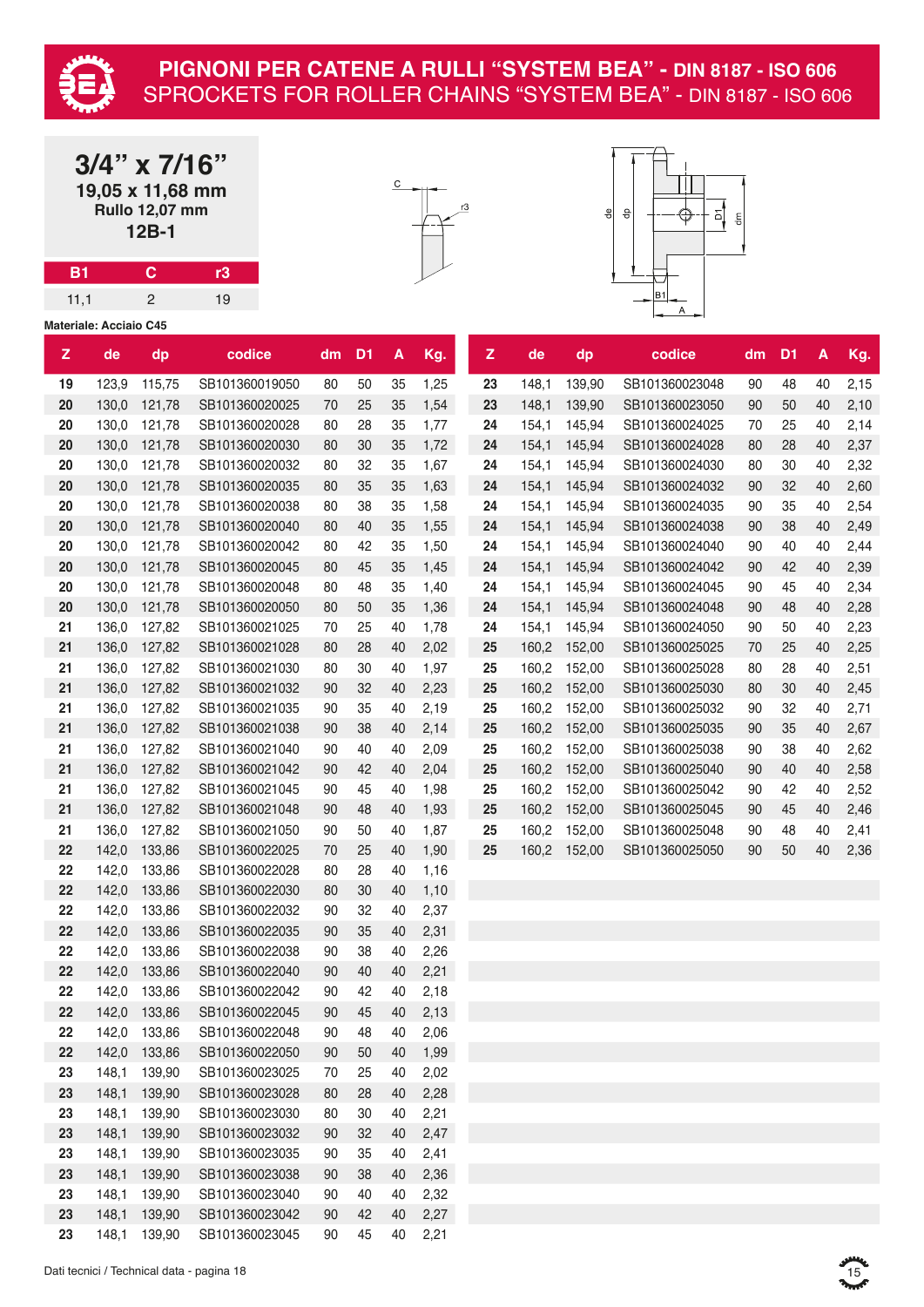

| $1"$ x 17,02 mm       |
|-----------------------|
| 25,4 x 17,02 mm       |
| <b>Rullo 15,88 mm</b> |
| $16B-1$               |

**B1 C r3** 16,2 2,5 26





|    | <b>Materiale: Acciaio C45</b> |              |                |    |                |    |      |    |       |              |                |     |                |    |      |
|----|-------------------------------|--------------|----------------|----|----------------|----|------|----|-------|--------------|----------------|-----|----------------|----|------|
| z  | de                            | dp           | codice         | dm | D <sub>1</sub> | A  | Kg.  | Z  | de    | dp           | codice         | dm  | D <sub>1</sub> | A  | Kg.  |
| 11 | 101,7                         | 90,14        | SB101380011025 | 61 | 25             | 40 | 1,12 | 15 | 133,7 | 122,17       | SB101380015038 | 92  | 38             | 40 | 2,25 |
| 11 | 101,7                         | 90,14        | SB101380011028 | 61 | 28             | 40 | 1,09 | 15 | 133,7 | 122,17       | SB101380015040 | 92  | 40             | 40 | 2,21 |
| 11 | 101,7                         | 90,14        | SB101380011030 | 61 | 30             | 40 | 1,06 | 15 | 133,7 | 122,17       | SB101380015042 | 92  | 42             | 40 | 2,15 |
| 11 | 101,7                         | 90,14        | SB101380011032 | 61 | 32             | 40 | 1,02 | 15 | 133,7 | 122,17       | SB101380015045 | 92  | 45             | 40 | 2,08 |
| 11 | 101,7                         | 90,14        | SB101380011035 | 61 | 35             | 40 | 0,98 | 15 | 133,7 | 122,17       | SB101380015048 | 92  | 48             | 40 | 2,03 |
| 11 | 101,7                         | 90,14        | SB101380011038 | 65 | 38             | 40 | 0,97 | 15 | 133,7 | 122,17       | SB101380015050 | 92  | 50             | 40 | 1,99 |
| 11 | 101,7                         | 90,14        | SB101380011040 | 67 | 40             | 40 | 0,99 | 16 | 141,8 | 130,20       | SB101380016025 | 80  | 25             | 45 | 2,59 |
| 11 | 101,7                         | 90,14        | SB101380011042 | 67 | 42             | 40 | 0,97 | 16 | 141,8 | 130,20       | SB101380016028 | 80  | 28             | 45 | 2,50 |
| 12 | 109,7                         | 98,14        | SB101380012025 | 69 | 25             | 40 | 1,42 | 16 | 141,8 | 130,20       | SB101380016030 | 80  | 30             | 45 | 2,47 |
| 12 | 109,7                         | 98,14        | SB101380012028 | 69 | 28             | 40 | 1,39 | 16 | 141,8 | 130,20       | SB101380016032 | 100 | 32             | 45 | 3,09 |
| 12 | 109,7                         | 98,14        | SB101380012030 | 69 | 30             | 40 | 1,35 | 16 | 141,8 | 130,20       | SB101380016035 | 100 | 35             | 45 | 3,01 |
| 12 | 109,7                         | 98,14        | SB101380012032 | 69 | 32             | 40 | 1,31 | 16 | 141,8 | 130,20       | SB101380016038 | 100 | 38             | 45 | 2,94 |
| 12 | 109,7                         | 98,14        | SB101380012035 | 69 | 35             | 40 | 1,27 | 16 | 141,8 | 130,20       | SB101380016040 | 100 | 40             | 45 | 2,89 |
| 12 | 109,7                         | 98,14        | SB101380012038 | 69 | 38             | 40 | 1,22 | 16 | 141,8 | 130,20       | SB101380016042 | 100 | 42             | 45 | 2,84 |
| 12 | 109,7                         | 98,14        | SB101380012040 | 69 | 40             | 40 | 1,17 | 16 | 141,8 | 130,20       | SB101380016045 | 100 | 45             | 45 | 2,78 |
| 12 | 109,7                         | 98,14        | SB101380012042 | 69 | 42             | 40 | 1,13 | 16 | 141,8 | 130,20       | SB101380016048 | 100 | 48             | 45 | 2,70 |
| 13 | 117,7                         | 106.12       | SB101380013025 | 70 | 25             | 40 | 1,59 | 16 | 141,8 | 130,20       | SB101380016050 | 100 | 50             | 45 | 2,65 |
| 13 | 117,7                         | 106,12       | SB101380013028 | 78 | 28             | 40 | 1,61 | 17 | 149,8 | 138,22       | SB101380017025 | 80  | 25             | 45 | 2,75 |
| 13 | 117,7                         | 106,12       | SB101380013030 | 78 | $30\,$         | 40 | 1,63 | 17 | 149,8 | 138,22       | SB101380017028 | 80  | 28             | 45 | 2,70 |
| 13 | 117,7                         | 106,12       | SB101380013032 | 78 | 32             | 40 | 1,62 | 17 | 149,8 | 138,22       | SB101380017030 | 80  | 30             | 45 | 2,67 |
| 13 | 117,7                         | 106,12       | SB101380013035 | 78 | 35             | 40 | 1,61 | 17 | 149,8 | 138,22       | SB101380017032 | 100 | 32             | 45 | 3,30 |
| 13 | 117,7                         | 106,12       | SB101380013038 | 78 | 38             | 40 | 1,56 | 17 | 149,8 | 138,22       | SB101380017035 | 100 | 35             | 45 | 3,21 |
| 13 | 117,7                         | 106,12       | SB101380013040 | 78 | 40             | 40 | 1,51 | 17 | 149,8 | 138,22       | SB101380017038 | 100 | 38             | 45 | 3,15 |
| 13 | 117,7                         | 106,12       | SB101380013042 | 78 | 42             | 40 | 1,48 | 17 | 149,8 | 138,22       | SB101380017040 | 100 | 40             | 45 | 3,09 |
| 13 | 117,7                         | 106,12       | SB101380013045 | 78 | 45             | 40 | 1,45 | 17 | 149,8 | 138,22       | SB101380017042 | 100 | 42             | 45 | 3,02 |
| 13 | 117,7                         | 106,12       | SB101380013048 | 78 | 48             | 40 | 1,41 | 17 | 149,8 | 138,22       | SB101380017045 | 100 | 45             | 45 | 2,97 |
| 13 | 117,7                         | 106,12       | SB101380013050 | 78 | 50             | 40 | 1,37 | 17 | 149,8 | 138,22       | SB101380017048 | 100 | 48             | 45 | 2,91 |
| 14 | 125,7                         | 114,15       | SB101380014025 | 70 | 25             | 40 | 1,83 | 17 | 149,8 | 138,22       | SB101380017050 | 100 | 50             | 45 | 2,84 |
| 14 | 125,7                         | 114,15       | SB101380014028 | 80 | 28             | 40 | 1,95 | 18 | 157,8 | 146,28       | SB101380018025 | 80  | 25             | 45 | 2,97 |
| 14 | 125,7                         | 114,15       | SB101380014030 | 80 | 30             | 40 | 1,92 | 18 | 157,8 | 146,28       | SB101380018028 | 80  | 28             | 45 | 2,92 |
| 14 | 125,7                         | 114,15       | SB101380014032 | 80 | 32             | 40 | 1,89 | 18 | 157,8 | 146,28       | SB101380018030 | 80  | 30             | 45 | 2,89 |
| 14 | 125,7                         | 114,15       | SB101380014035 | 84 | 35             | 40 | 1,91 | 18 | 157,8 | 146.28       | SB101380018032 | 100 | 32             | 45 | 3,47 |
| 14 | 125,7                         | 114,15       | SB101380014038 | 84 | 38             | 40 | 1,86 | 18 | 157,8 | 146,28       | SB101380018035 | 100 | 35             | 45 | 3,42 |
| 14 | 125,7                         | 114,15       | SB101380014040 | 84 | 40             | 40 | 1,83 | 18 | 157,8 | 146,28       | SB101380018038 | 100 | 38             | 45 | 3,37 |
| 14 | 125,7                         | 114,15       | SB101380014042 | 84 | 42             | 40 | 1,75 | 18 | 157,8 | 146,28       | SB101380018040 | 100 | 40             | 45 | 3,32 |
| 14 | 125,7                         | 114,15       | SB101380014045 | 84 | 45             | 40 | 1,71 | 18 |       | 157,8 146,28 | SB101380018042 | 100 | 42             | 45 | 3,25 |
| 14 | 125,7                         | 114,15       | SB101380014048 | 84 | 48             | 40 | 1,66 | 18 | 157,8 | 146,28       | SB101380018045 | 100 | 45             | 45 | 3,19 |
| 14 | 125,7                         | 114,15       | SB101380014050 | 84 | 50             | 40 | 1,61 | 18 | 157,8 | 146,28       | SB101380018048 | 100 | 48             | 45 | 3,12 |
| 15 | 133,7                         | 122,17       | SB101380015025 | 70 | 25             | 40 | 1,94 | 18 | 157,8 | 146,28       | SB101380018050 | 100 | 50             | 45 | 3,06 |
| 15 | 133,7                         | 122,17       | SB101380015028 | 80 | 28             | 40 | 2,12 | 19 | 165,9 | 154,33       | SB101380019025 | 80  | 25             | 45 | 3,21 |
| 15 | 133,7                         | 122,17       | SB101380015030 | 80 | 30             | 40 | 2,09 | 19 | 165,9 | 154,33       | SB101380019028 | 80  | 28             | 45 | 3,18 |
| 15 |                               | 133,7 122,17 | SB101380015032 | 80 | 32             | 40 | 2,03 | 19 | 165,9 | 154,33       | SB101380019030 | 80  | 30             | 45 | 3,12 |
| 15 |                               | 133,7 122,17 | SB101380015035 | 92 | 35             | 40 | 2,30 | 19 | 165,9 | 154,33       | SB101380019032 | 100 | 32             | 45 | 3,71 |

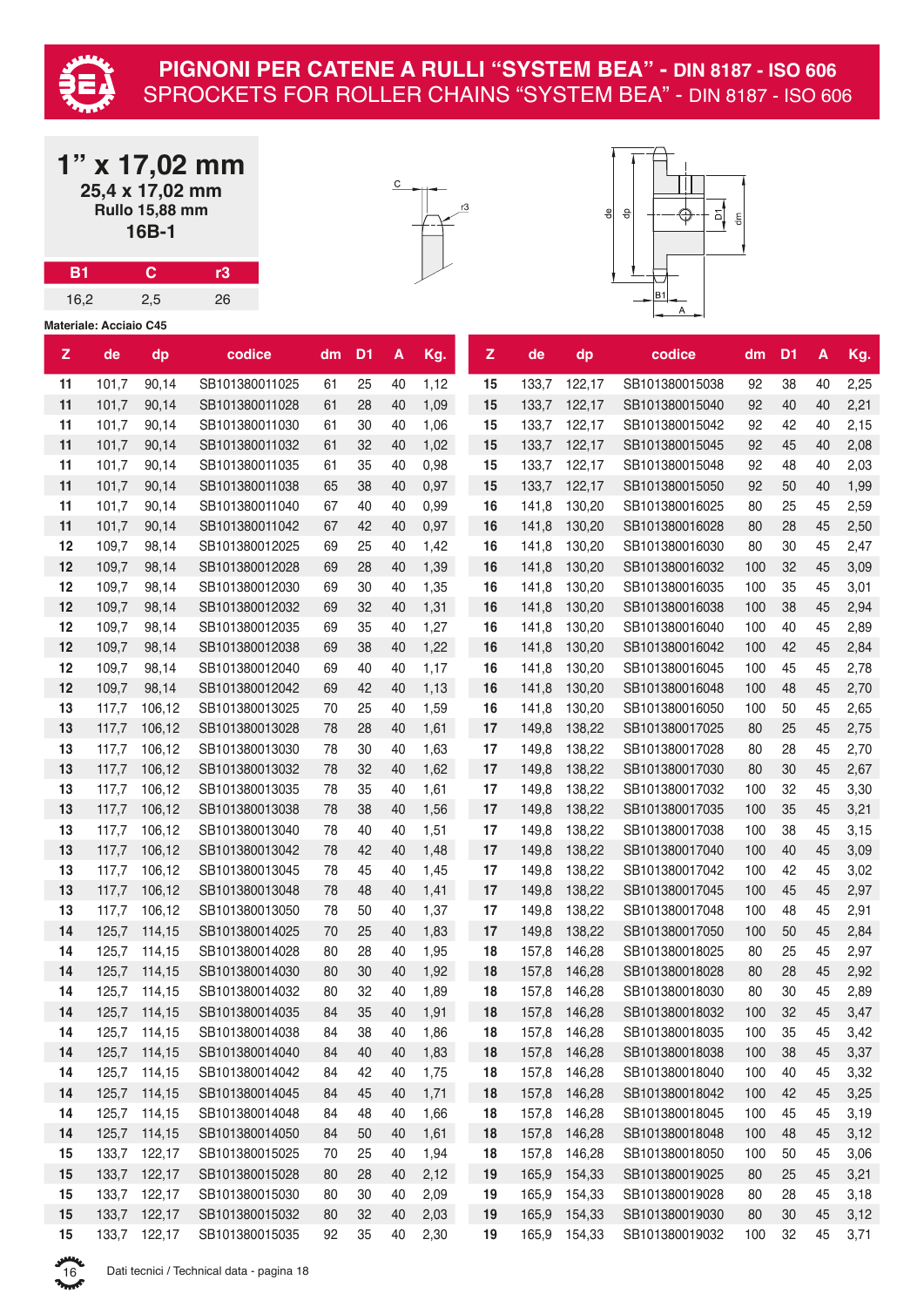

**1" x 17,02 mm 25,4 x 17,02 mm**

#### **PIGNONI PER CATENE A RULLI "SYSTEM BEA" - DIN 8187 - ISO 606** SPROCKETS FOR ROLLER CHAINS "SYSTEM BEA" - DIN 8187 - ISO 606

|           |                               | A 17,956 H<br>25,4 x 17,02 mm<br><b>Rullo 15,88 mm</b><br>16B-1 |                |     |                |                    |      |  |                    | 학<br>융<br>읭<br>$\mathop{\mathsf{g}}\nolimits$ |                              |                                  |            |                |          |      |
|-----------|-------------------------------|-----------------------------------------------------------------|----------------|-----|----------------|--------------------|------|--|--------------------|-----------------------------------------------|------------------------------|----------------------------------|------------|----------------|----------|------|
| <b>B1</b> |                               | $\mathbf C$                                                     | r3             |     |                |                    |      |  |                    |                                               |                              |                                  |            |                |          |      |
| 16,2      |                               | 2,5                                                             | 26             |     |                |                    |      |  |                    |                                               |                              | Β1                               |            |                |          |      |
|           | <b>Materiale: Acciaio C45</b> |                                                                 |                |     |                |                    |      |  |                    |                                               |                              |                                  |            |                |          |      |
| Z         | de                            | dp                                                              | codice         | dm  | D <sub>1</sub> | $\pmb{\mathsf{A}}$ | Kg.  |  | $\mathbf{Z}% _{0}$ | de                                            | dp                           | codice                           | dm         | D <sub>1</sub> | A        | Kg.  |
| 19        | 165,9                         | 154,33                                                          | SB101380019035 | 100 | 35             | 45                 | 3,67 |  | 23                 | 198,1                                         | 186,53                       | SB101380023032                   | 100        | 32             | 50       | 5,08 |
| 19        | 165,9                         | 154,33                                                          | SB101380019038 | 100 | 38             | 45                 | 3,61 |  | 23                 | 198,1                                         | 186,53                       | SB101380023035                   | 100        | 35             | 50       | 5,01 |
| 19        | 165,9                         | 154,33                                                          | SB101380019040 | 100 | 40             | 45                 | 3,56 |  | 23                 | 198,1                                         | 186,53                       | SB101380023038                   | 100        | 38             | 50       | 4,93 |
| 19        | 165,9                         | 154,33                                                          | SB101380019042 | 100 | 42             | 45                 | 3,51 |  | 23                 | 198,1                                         | 186,53                       | SB101380023040                   | 110        | 40             | 50       | 5,32 |
| 19        | 165,9                         | 154,33                                                          | SB101380019045 | 100 | 45             | 45                 | 3,46 |  | 23                 | 198,1                                         | 186,53                       | SB101380023042                   | 110        | 42             | 50       | 5,28 |
| 19        | 165,9                         | 154,33                                                          | SB101380019048 | 100 | 48             | 45                 | 3,38 |  | 23                 | 198,1                                         | 186,53                       | SB101380023045                   | 110        | 45             | 50       | 5,22 |
| 19        | 165,9                         | 154,33                                                          | SB101380019050 | 100 | 50             | 45                 | 3,30 |  | 23                 | 198,1                                         | 186,53                       | SB101380023048                   | 110        | 48             | 50       | 5,17 |
| 20        | 173,9                         | 162,38                                                          | SB101380020025 | 80  | 25             | 45                 | 3,46 |  | 23                 | 198,1                                         | 186,53                       | SB101380023050                   | 110        | 50             | 50       | 5,11 |
| 20        | 173,9                         | 162,38                                                          | SB101380020028 | 80  | 28             | 45                 | 3,41 |  | 24                 | 206,2                                         | 194,59                       | SB101380024025                   | 80         | 25             | 50       | 4,79 |
| 20        | 173,9                         | 162,38                                                          | SB101380020030 | 80  | 30             | 45                 | 3,37 |  | 24                 | 206,2                                         | 194,59                       | SB101380024028                   | 80         | 28             | 50       | 4,73 |
| 20        | 173,9                         | 162,38                                                          | SB101380020032 | 100 | 32             | 45                 | 3,95 |  | 24                 | 206,2                                         | 194,59                       | SB101380024030                   | 80         | 30             | 50       | 4,68 |
| 20        | 173,9                         | 162,38                                                          | SB101380020035 | 100 | 35             | 45                 | 3,90 |  | 24                 | 206,2                                         | 194,59                       | SB101380024032                   | 100        | 32             | 50       | 5,37 |
| 20        | 173,9                         | 162,38                                                          | SB101380020038 | 100 | 38             | 45                 | 3,84 |  | 24                 | 206,2                                         | 194,59                       | SB101380024035                   | 100        | 35             | 50       | 5,31 |
| 20        | 173,9                         | 162,38                                                          | SB101380020040 | 100 | 40             | 45                 | 3,79 |  | 24                 | 206,2                                         | 194,59                       | SB101380024038                   | 100        | 38             | 50       | 5,26 |
| 20        | 173,9                         | 162,38                                                          | SB101380020042 | 100 | 42             | 45                 | 3,72 |  | 24                 | 206,2                                         | 194,59                       | SB101380024040                   | 110        | 40             | 50       | 5,63 |
| 20        | 173,9                         | 162,38                                                          | SB101380020045 | 100 | 45             | 45                 | 3,65 |  | 24                 | 206,2                                         | 194,59                       | SB101380024042                   | 110        | 42             | 50       | 5,54 |
| 20        | 173,9                         | 162,38                                                          | SB101380020048 | 100 | 48             | 45                 | 3,60 |  | 24                 | 206,2                                         | 194,59                       | SB101380024045                   | 110        | 45             | 50       | 5,46 |
| 20        | 173,9                         | 162,38                                                          | SB101380020050 | 100 | 50             | 45                 | 3,55 |  | 24                 | 206,2                                         | 194,59                       | SB101380024048                   | 110        | 48             | 50       | 5,39 |
| 21        | 182,0                         | 170,43                                                          | SB101380021025 | 80  | 25             | 50                 | 3,92 |  | 24                 | 206,2                                         | 194,59                       | SB101380024050                   | 110        | 50             | 50       | 5,32 |
| 21        | 182,0                         | 170,43                                                          | SB101380021028 | 80  | 28             | 50                 | 3,86 |  | 25                 | 214,2                                         | 202,66                       | SB101380025025                   | 80         | 25             | 50       | 5,11 |
| 21        | 182,0                         | 170,43                                                          | SB101380021030 | 80  | 30             | 50                 | 3,81 |  | 25                 | 214,2                                         | 202,66                       | SB101380025028                   | 80         | 28             | 50       | 5,04 |
| 21        | 182,0                         | 170,43                                                          | SB101380021032 | 100 | 32             | 50                 | 4,52 |  | 25                 | 214,2                                         | 202,66                       | SB101380025030                   | 80         | 30             | 50       | 4,97 |
| 21        | 182,0                         | 170,43                                                          | SB101380021035 | 100 | 35             | 50                 | 4,45 |  | 25                 | 214,2                                         | 202,66                       | SB101380025032                   | 100        | 32             | 50       | 5,67 |
| 21        |                               | 182,0 170,43                                                    | SB101380021038 | 100 | 38             | 50                 | 4,38 |  | 25                 |                                               | 214,2 202,66                 | SB101380025035                   | 100        | 35             | 50       | 5,60 |
| 21        | 182,0                         |                                                                 | SB101380021040 | 110 | 40             | 50                 |      |  | 25                 |                                               |                              | SB101380025038                   | 100        | 38             | 50       |      |
|           |                               | 170,43                                                          |                |     |                |                    | 4,75 |  |                    |                                               | 214,2 202,66                 |                                  |            |                |          | 5,53 |
| 21        | 182,0                         | 170,43                                                          | SB101380021042 | 110 | 42<br>45       | 50                 | 4,70 |  | 25                 |                                               | 214,2 202,66<br>214,2 202,66 | SB101380025040<br>SB101380025042 | 110        | 40             | 50       | 5,92 |
| 21        | 182,0                         | 170,43                                                          | SB101380021045 | 110 | 48             | 50                 | 4,63 |  | 25                 |                                               |                              |                                  | 110<br>110 | 42<br>45       | 50<br>50 | 5,84 |
| 21        | 182,0                         | 170,43                                                          | SB101380021048 | 110 |                | 50                 | 4,54 |  | 25                 |                                               | 214,2 202,66                 | SB101380025045                   |            |                |          | 5,77 |
| 21        | 182,0                         | 170,43                                                          | SB101380021050 | 110 | 50             | 50                 | 4,48 |  | 25                 |                                               | 214,2 202,66                 | SB101380025048                   | 110        | 48             | 50       | 5,70 |
| 22        |                               | 190,1 178,48                                                    | SB101380022025 | 80  | 25             | 50                 | 4,19 |  | 25                 |                                               | 214,2 202,66                 | SB101380025050                   | 110        | 50             | 50       | 5,64 |
| 22        | 190,1                         | 178,48                                                          | SB101380022028 | 80  | 28             | 50                 | 4,13 |  |                    |                                               |                              |                                  |            |                |          |      |
| 22        | 190,1                         | 178,48                                                          | SB101380022030 | 80  | 30             | 50                 | 4,08 |  |                    |                                               |                              |                                  |            |                |          |      |
| 22        | 190,1                         | 178,48                                                          | SB101380022032 | 100 | 32             | 50                 | 4,79 |  |                    |                                               |                              |                                  |            |                |          |      |
| 22        | 190,1                         | 178,48                                                          | SB101380022035 | 100 | 35             | 50                 | 4,72 |  |                    |                                               |                              |                                  |            |                |          |      |
| 22        | 190,1                         | 178,48                                                          | SB101380022038 | 100 | 38             | 50                 | 4,66 |  |                    |                                               |                              |                                  |            |                |          |      |
| 22        | 190,1                         | 178,48                                                          | SB101380022040 | 110 | 40             | 50                 | 5,04 |  |                    |                                               |                              |                                  |            |                |          |      |
| 22        | 190,1                         | 178,48                                                          | SB101380022042 | 110 | 42             | 50                 | 5,00 |  |                    |                                               |                              |                                  |            |                |          |      |
| 22        | 190,1                         | 178,48                                                          | SB101380022045 | 110 | 45             | 50                 | 4,94 |  |                    |                                               |                              |                                  |            |                |          |      |
| 22        | 190,1                         | 178,48                                                          | SB101380022048 | 110 | 48             | 50                 | 4,88 |  |                    |                                               |                              |                                  |            |                |          |      |
| 22        | 190,1                         | 178,48                                                          | SB101380022050 | 110 | 50             | 50                 | 4,82 |  |                    |                                               |                              |                                  |            |                |          |      |
| 23        | 198,1                         | 186,53                                                          | SB101380023025 | 80  | 25             | 50                 | 4,48 |  |                    |                                               |                              |                                  |            |                |          |      |
| 23        |                               | 198,1 186,53                                                    | SB101380023028 | 80  | 28             | 50                 | 4,42 |  |                    |                                               |                              |                                  |            |                |          |      |

198,1 186,53 SB101380023030 80 30 50 4,35